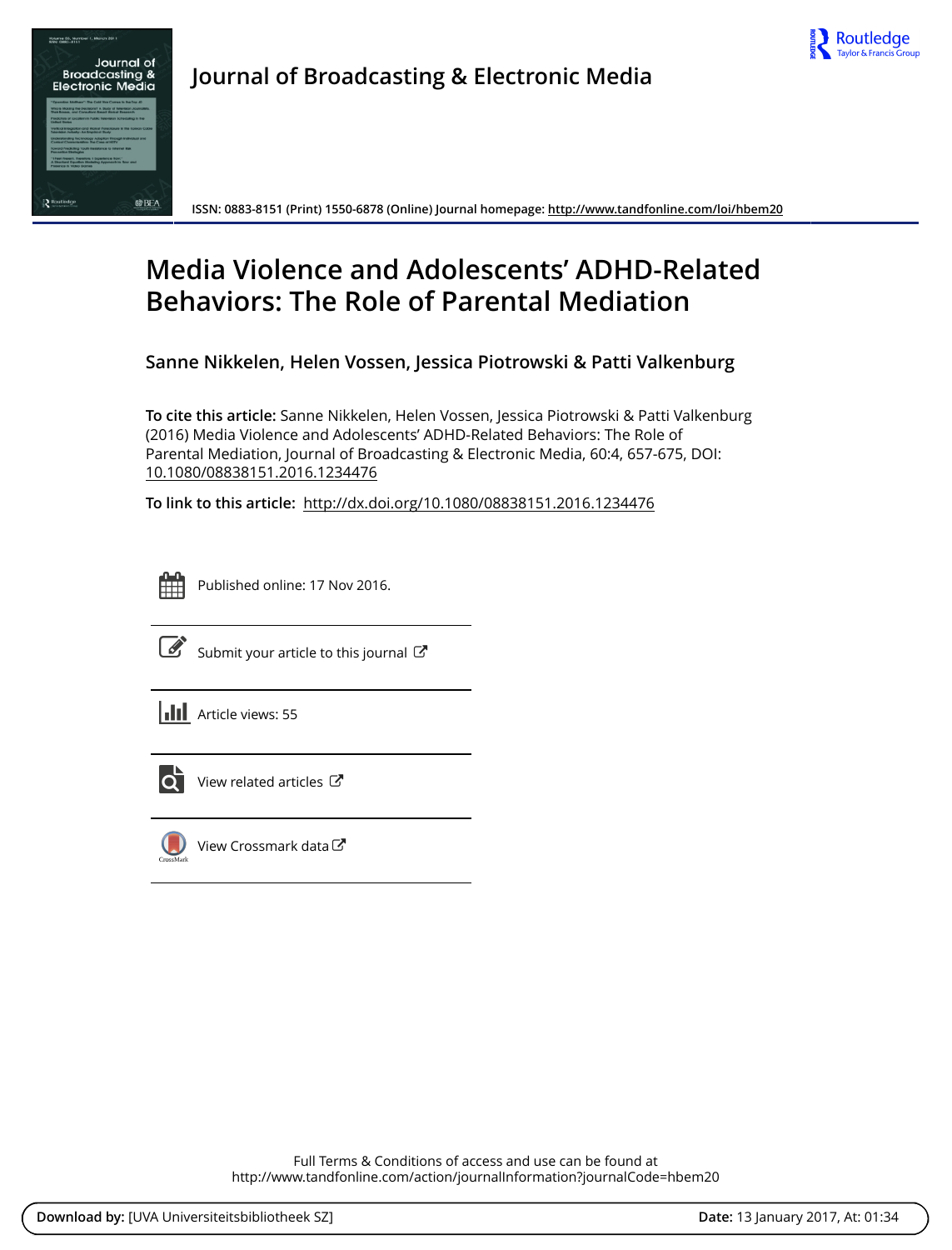



## Media Violence and Adolescents' ADHD-Related Behaviors: The Role of Parental Mediation

## Sanne Nikkelen, Helen Vossen, Jessica Piotrowski, and Patti Valkenburg

We examined the role of parental media mediation in the relationship between media violence and adolescents' ADHD-related behaviors. Survey data from 1,017 adolescents (10–14 years) show that parents can play an important role in this relationship, depending on the media mediation strategies that they use (i.e., restrictive or active mediation) and how they apply these strategies (i.e., in a controlling, inconsistent, or autonomy-supportive way). Our findings support the notion that contextual factors are critical in understanding media effects, and provide directions for how parents can manage their adolescents' violent media use, and possibly by extension, their ADHD-related behaviors.

Attention-deficit/hyperactivity disorder (ADHD) is one of the most common childhood behavioral disorders, characterized by inattention, hyperactivity, and impulsivity (American Psychiatric Association, [2013\)](#page-16-0), with a prevalence of around five percent in Western societies (Polanczyk, de Lima, Horta, Biederman, & Rohde, [2007\)](#page-18-0). Associated risks include peer rejection, academic failure, and substance abuse (Willoughby, [2003](#page-19-0)), thereby posing a serious challenge to children, parents, teachers, and health care professionals. Although ADHD is clinically defined as a categorical disorder, most scholars agree that its core symptoms represent an underlying continuous distribution

Sanne Nikkelen (Ph.D., University of Amsterdam, The Netherlands) is a researcher at Rutgers, Dutch knowledge centre for sexual and reproductive health and rights in the Netherlands. Her research interests include pedagogy, media, and health.

Helen Vossen (Ph.D., University of Maastricht, The Netherlands) is an assistant professor of Clinical Child and Family Studies at Utrecht University, the Netherlands. Her research focuses on the influence of media on the development of psychosocial problems in children and adolescents.

Jessica Piotrowski (Ph.D., Annenberg School for Communication, University of Pennsylvania) is an associate professor at the Amsterdam School of Communication Research (ASCoR) at the University of Amsterdam, The Netherlands. Her research investigates how children process and comprehend media content, with specific attention to the potential benefits of media.

Patti Valkenburg (Ph.D., Leiden University, The Netherlands) is a university professor of Media, Youth and Society at the University of Amsterdam, the Netherlands. Her research involves the interplay among child development, media-specific parenting, and media effects.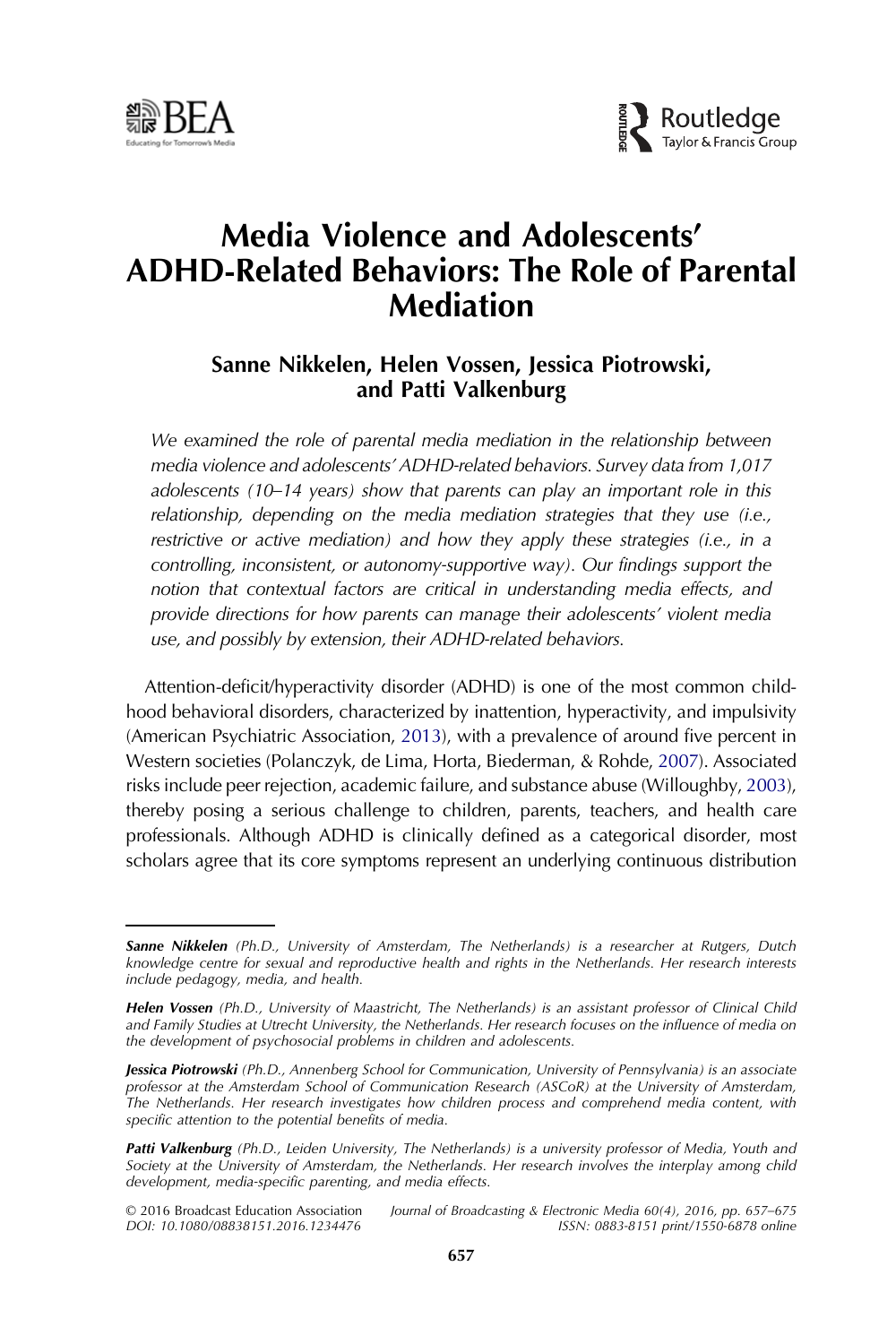of behaviors (Lubke, Hudziak, Derks, van Bijsterveldt, & Boomsma, [2009](#page-17-0)). We adopt this view in the present study and refer to this continuum as ADHD-related behaviors.

It is often argued that frequent use of violent entertainment media (i.e., television and games) may contribute to the development of ADHD-related behaviors (Kronenberger et al., [2005;](#page-17-0) Levine & Waite, [2000;](#page-17-0) Zimmerman & Christakis, [2007\)](#page-19-0). Indeed, a recent meta-analysis demonstrated a positive association between violent media use and ADHD-related behaviors (r = .12; Nikkelen, Valkenburg, Huizinga, & Bushman, [2014](#page-18-0)). This relationship was small, but comparable to other research focusing on media use and behavior (see, for example, recent meta-analyses on media violence and aggression, Anderson et al., [2010;](#page-16-0) Greitemeyer & Muegge, [2014\)](#page-17-0). However, although relationships between media use and behavior can be small for the majority, they may be large for particular individuals. Hence, media effects theories, such as the Differential Susceptibility to Media effects Model (DSMM, Valkenburg & Peter, [2013a](#page-18-0)), stress the importance of examining social context factors when looking at media-behavior relationships. The DSMM posits that social context factors may influence how much and what types of media children use as well as the effects of these media on children's behavior. As yet, research on social context variables that may influence the relationship between violent media use and ADHD-related behaviors is nearly non-existent.

Concerning violent media use, a particularly salient social context factor to consider is parental mediation, that is, the way parents handle their child's media use. Parents may set certain rules about what content their child uses (i.e., restrictive mediation) or may discuss media content with their child (i.e., active mediation; Valkenburg, Krcmar, Peeters, & Marseille, [1999\)](#page-18-0). As such, parental mediation can be an important precursor of violent media use, as well as a moderator of its effects. Given the positive relationship between violent media use and ADHD-related behaviors (Nikkelen et al., [2014](#page-18-0)), it is essential to understand when and how parental mediation strategies can reduce or enhance violent media use and effects. Such findings can help inform public policy interventions designed to prevent or reduce children's behavioral problems. To this end, the aim of this study is to investigate the role of parental mediation in the relationship between violent media use and ADHD-related behaviors in pre- and early adolescents (aged 10–14). We specifically focus on this age group because children's interest in violent content increases from pre- to early adolescence (Cantor, [1998](#page-16-0)), while in this age group parents still engage in parental mediation (Nikken, Jansz, & Schouwstra, [2007](#page-18-0)), which decreases later in adolescence.

## Media Violence and ADHD-related Behaviors

There have been recurrent claims in the popular press as well as in scientific literature that television programs and video games are too violent in nature. Indeed, media entertainment frequently contains acts of violence (Bleakley, Jamieson, & Romer, [2012](#page-16-0); Krahé, [2014](#page-17-0)), which has fueled a long-standing discussion about its potential harmful effect on children's aggression (see for example, Bushman & Huesmann, [2014;](#page-16-0) Elson & Ferguson, [2014\)](#page-17-0). Recently, there has been an increasing interest in whether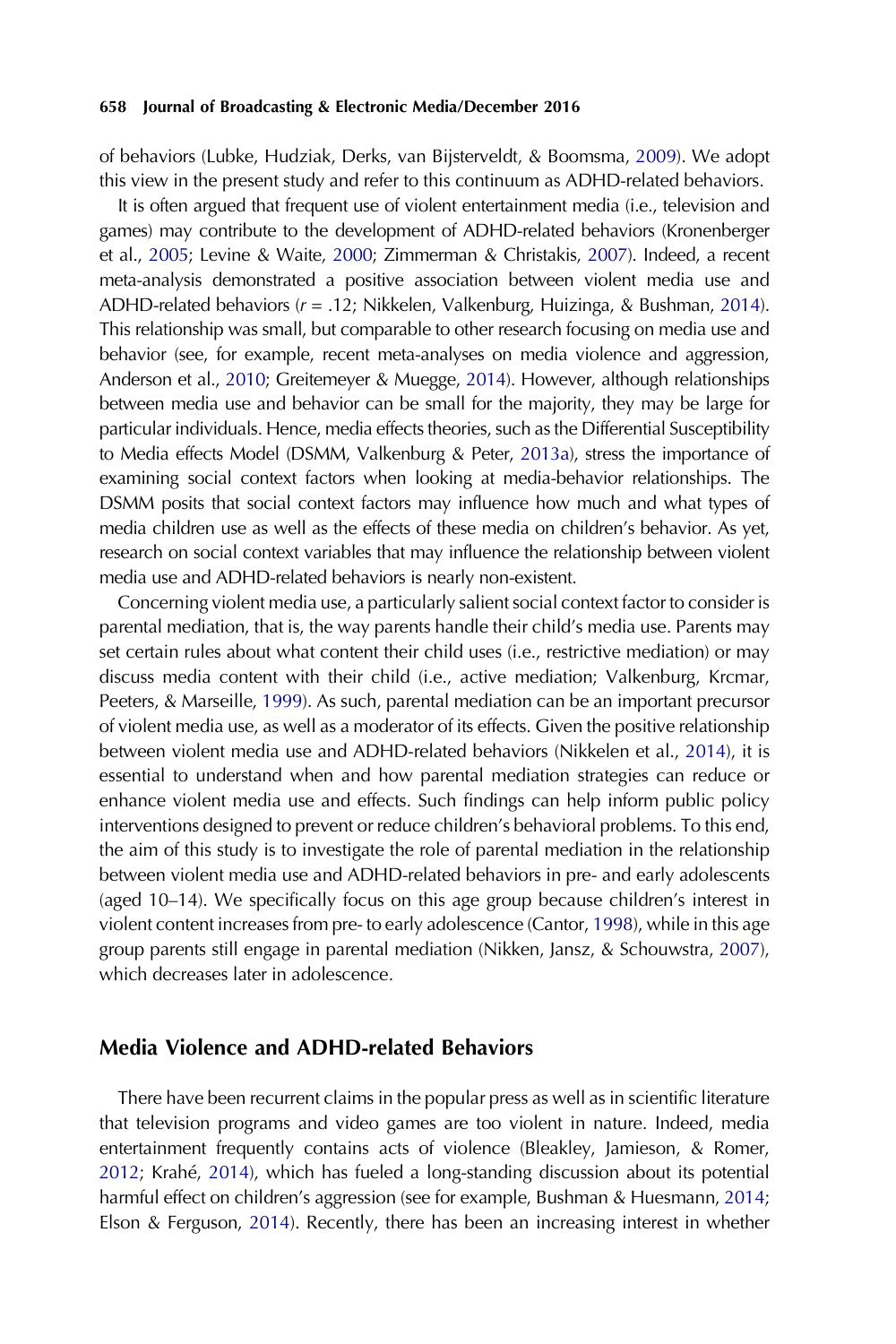violent media use can elicit ADHD-related behaviors as well. This potential relationship is often explained through the violence-induced arousal habituation hypothesis, which posits that violent media use affects children's arousal functioning (Nikkelen et al., [2014](#page-18-0)). Research has shown that, initially, violent content elevates arousal levels (Anderson & Bushman, [2001\)](#page-16-0). With frequent exposure, children's baseline arousal level is attenuated to adjust for this continuous high stimulation (e.g., Ballard, Hamby, Panee, & Nivens, [2006\)](#page-16-0). Low baseline arousal, in turn, is often linked to ADHD-related behaviors (e.g., Nigg, [2006\)](#page-18-0). An alternative hypothesis states that, after repeated violent media use, children develop an aggression script, which is characterized by poor selfcontrol of behavior (Anderson & Bushman, [2001\)](#page-16-0). Poor self-control, in turn, is argued to be a core feature underlying ADHD-related behaviors (Barkley, [1997\)](#page-16-0).

Although a small positive relationship between violent media use and ADHD-related behaviors exists (Nikkelen et al., [2014\)](#page-18-0), there is likely variability in children's susceptibility to violent media use and effects, resulting from factors within the family context (Valkenburg & Peter, [2013b\)](#page-18-0). Family factors can play an important role in determining what media a child is exposed to and what effect this has on the child's behaviors (Jordan, [2004\)](#page-17-0). One family factor that is repeatedly found to influence media use and effects is parental mediation (Buijzen, van der Molen, & Sondij, [2007](#page-16-0); Nathanson, [2002;](#page-18-0) Van den Bulck & Van den Bergh, [2000](#page-19-0)). To our knowledge, no earlier study has investigated the role of parental mediation in the media-ADHD relationship, which is therefore the main aim of this study.

## Parental Media Mediation

Parental mediation refers to the strategies that parents employ to guide their child's media use. Two types of parental mediation are frequently distinguished: restrictive mediation (i.e., rule-setting to restrict media use) and active mediation (i.e., talking with children about media content, Nathanson, [1999;](#page-18-0) Valkenburg et al., [1999\)](#page-18-0). In the literature, a distinction is often made between positive and negative active mediation (i.e., whether parents endorse or condemn the content in question, Nathanson, [2001a](#page-18-0)). In this study, we conceptualize active mediation as being critical of violent media content. Parental mediation can operate in two ways. First, parental mediation, and in particular restrictive mediation, can reduce media use (e.g., Van den Bulck & Van den Bergh, [2000](#page-19-0)). Second, mediation strategies can influence the effect that media has on children's behavior. Research on such moderating effects has focused mainly on the role of active mediation, and found that it can reduce potential harmful effects of media (e.g., Nathanson, [2004](#page-18-0)).

Parental mediation, however, does not always have the desired effect. Both restrictive and active mediation can be counter effective. For example, in one study, restriction of violent and sexual television content actually increased adolescents' viewing of this content with friends (Nathanson, [2002\)](#page-18-0). In another study, active mediation was found to reduce the effect of violent media content on young children's positive attitudes towards the content, but enhanced positive attitudes in older children (Nathanson & Yang,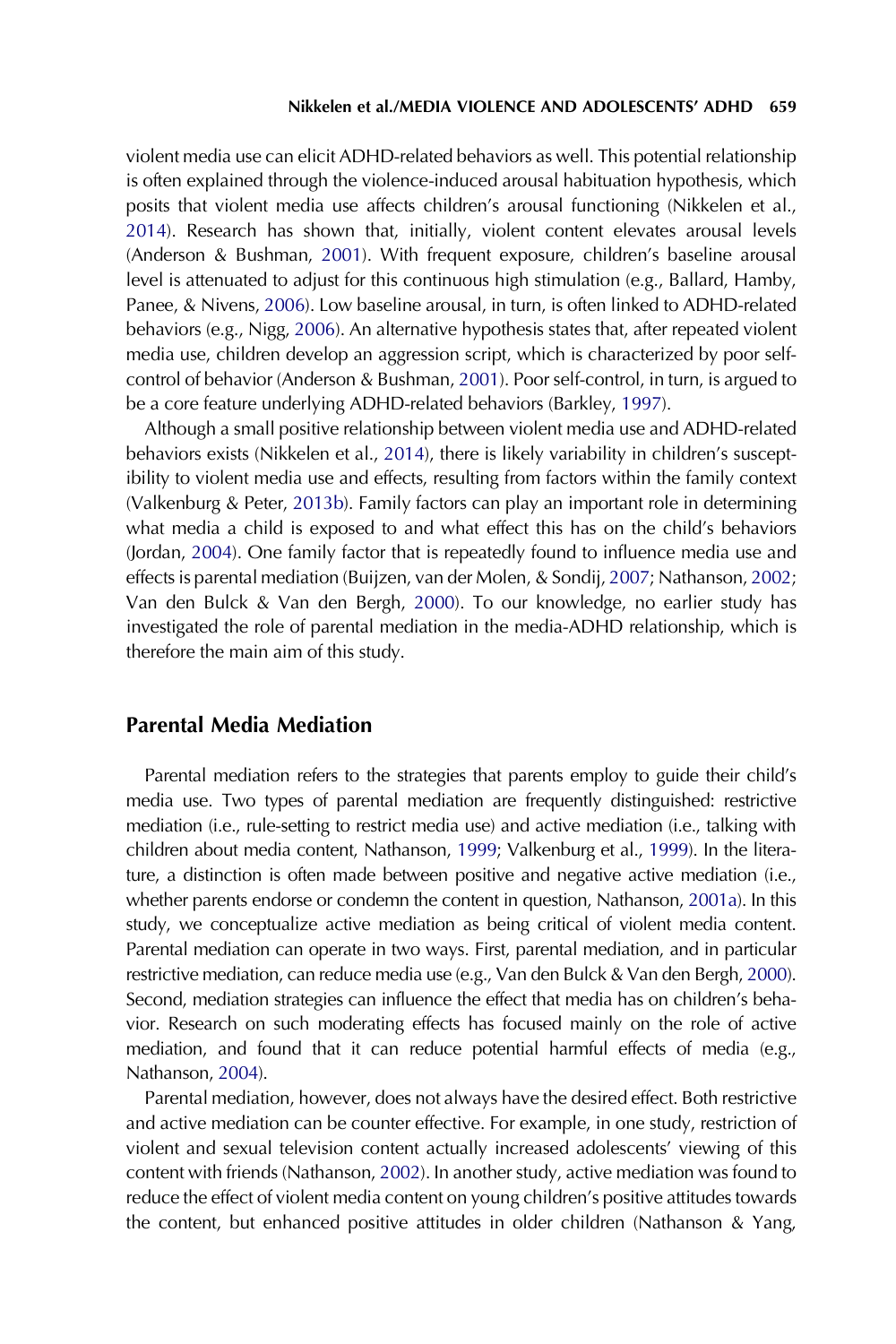[2003](#page-18-0)). Such "boomerang" effects have prompted a call for closer examination of the conditions under which parental mediation is effective and when it is not (Chakroff & Nathanson, [2008\)](#page-17-0). Accordingly, some researchers (Valkenburg, Piotrowski, Hermanns, & de Leeuw, [2013](#page-19-0)) have argued that it is important to understand not only whether parental mediation strategies occur but also the manner in which they are conveyed. To that end, Valkenburg and colleagues ([2013](#page-16-0)) developed a scale to measure parental mediation (the Perceived Parental Media Mediation Scale, or PPMMS) in which they not only distinguish different types of parental mediation, but also how these strategies are communicated to the child. The authors distinguish three common parenting styles, that is, controlling (i.e., using punishment or threat), inconsistent (i.e., being alternately strict and permissive), and autonomy-supportive parenting (i.e., being considerate of the child's perspective). Like parenting behaviors in general, the authors argue that parental mediation strategies may also be communicated to children in a controlling, inconsistent, or autonomy-supportive way. This is what sets the PPMMS apart from previous measures of parental mediation. Whereas previous scales have been designed to examine whether and to what extent parents use certain media mediation strategies (e.g., to what extent parents set rules or are critical of certain content), the PPMMS was designed specifically to evaluate how parents convey these strategies.

Valkenburg and colleagues ([2013\)](#page-19-0) explain that when parents use a parenting style that is perceived by the child as a threat to their independence, this will elicit reactance. Reactance, in turn, increases the likelihood that adolescents will engage in the behavior that parents are trying to limit, a so-called "boomerang-effect" (Brehm & Brehm, [1981](#page-16-0)). Based on this concept of reactance, parental mediation is argued to be counter-effective when parents try to force their rules and opinions onto their child (i.e., using a controlling style). Inconsistent mediation is also argued to be counter-effective, as it is likely to induce reactance as well (Gardner, [1989\)](#page-17-0). In particular, the short-term acquiescing and avoidance of conflict that is typical of inconsistent parenting reduces the likelihood that teens will conform to behavioral norms (Patterson, [1982\)](#page-18-0). In contrast, parental mediation is considered effective when it is done in an autonomy-supportive way, such that the child's opinion is valued (Joussemet, Landry, & Koestner, [2008](#page-17-0)). Valkenburg and colleagues (2013) present several findings lending support to the argument that it is not whether parents engage in media mediation, but how parents engage in it that matters. Specifically, the authors showed that while controlling and inconsistent parental mediation were positively related to unfavorable behaviors (i.e., family conflict and aggression), autonomy-supportive mediation was negatively associated with these behaviors.

## Parental Media Mediation, Media Violence, and ADHD-related Behaviors

The DSMM (Valkenburg & Peter, [2013a](#page-18-0)) offers a theoretical account for how parental mediation may influence the association between media violence and ADHD-related behaviors. This model posits that social context factors, including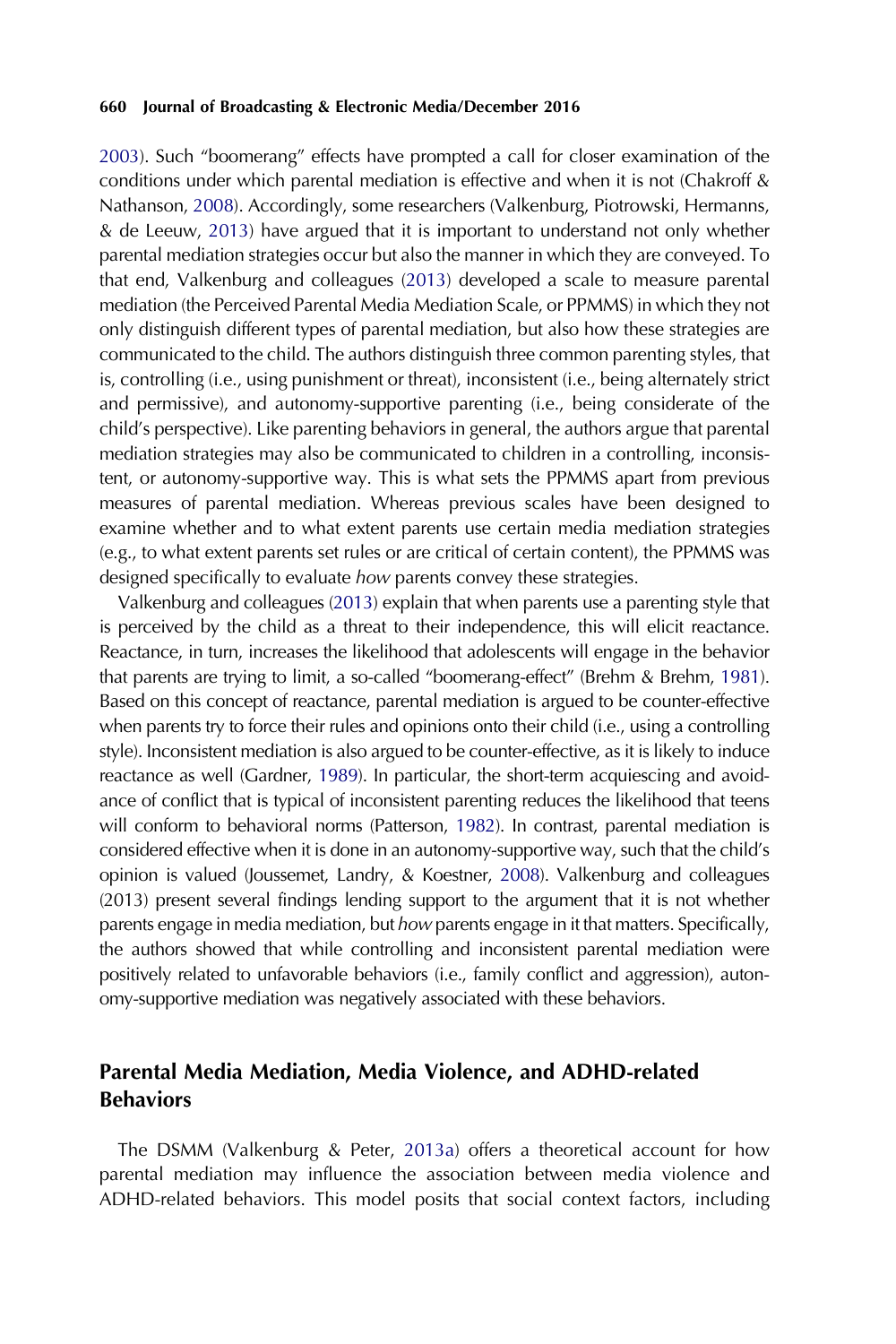parenting behaviors, can influence media effects in two ways. First, parents may influence how much media children consume, as well as the specific content they are exposed to, which in turn can influence behavior. Second, parents may strengthen or weaken media effects by influencing their children's cognitive (e.g., attention), emotional (e.g., empathy), or excitative (e.g., arousal) responses to media. These responses are argued to be the underlying mechanisms in media-behavior relationships. Applying the DSMM to the violent media-ADHD relationship, there are two mechanisms by which parental mediation may play a role. First, it may directly influence how much violent media the child actually uses. This primarily pertains to restrictive mediation, which entails rule-setting to prevent or reduce particular media use. Second, parental mediation may moderate the relationship between violent media use and ADHD-related behaviors. This particularly pertains to active mediation because this mediation strategy is expected to influence children's responses to violent media content.

Restrictive Parental Media Mediation Model. Concerning restrictive mediation, we expect that the way parents convey rules about violent media use will be related to the amount of violent media an adolescent uses. Consequently, these restrictive mediation styles may indirectly relate to an adolescent's ADHD-related behaviors, through their relationship with violent media use (see upper model in [Figure 1\)](#page-6-0). We expect that controlling restriction (i.e., getting angry and threatening to punish the child when he/she does not want to follow rules concerning violent media use) and inconsistent restriction (i.e., setting rules but not being consistent about enforcing them) are ineffective ways to reduce violent media use. In contrast, autonomysupportive restriction (i.e., explaining why certain rules are set) is expected to be effective in reducing violent media use. We therefore formulate the following hypotheses:

- $H_1$ : Controlling restriction will be related to more violent media use  $(H_{1a})$ , and indirectly related to more ADHD-related behaviors  $(H_{1b})$ .
- $H_2$ : Inconsistent restriction will be related to more violent media use ( $H_{2a}$ ), and indirectly related to more ADHD-related behaviors  $(H_{2b})$ .
- $H_3$ : Autonomy-supportive restriction will be related to less violent media use  $(H_{3a})$ , and indirectly related to less ADHD-related behaviors  $(H_{3b})$ .

Active Parental Media Mediation Model. With respect to active mediation, we expect that the style in which parents condemn or criticize violent media content can strengthen or weaken the relationship between adolescent's violent media use and ADHD-related behaviors (see lower model in [Figure 1](#page-6-0)). As aforementioned, one of the reasons why violent media is argued to influence ADHD-related behaviors is by activating an aggressive script in the child (i.e., a cognitive response state,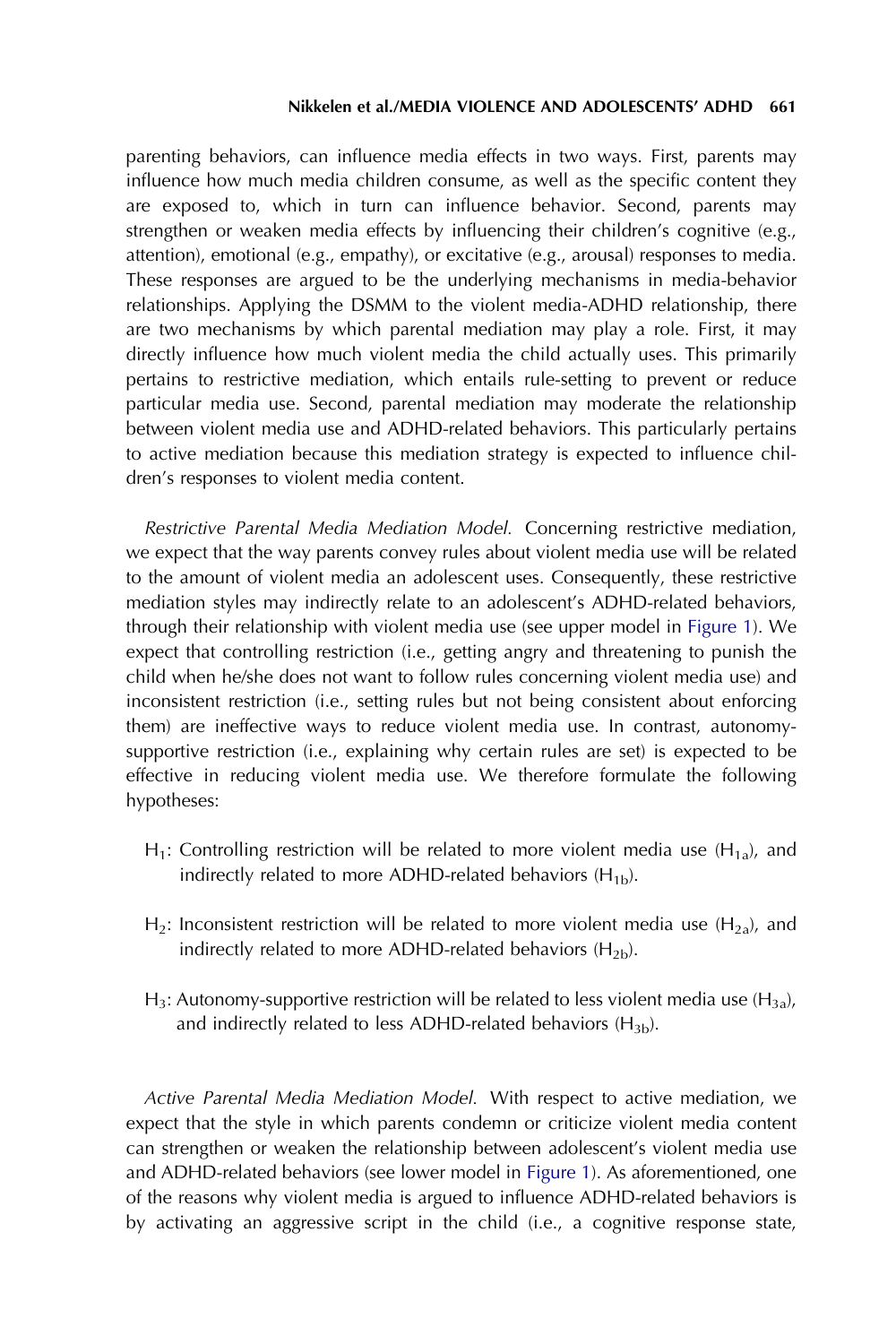<span id="page-6-0"></span>



Valkenburg & Peter, [2013a\)](#page-18-0). Criticizing violent content (e.g., saying that there is too much fighting in the media) may hinder children's formation of aggressive cognitive scripts by setting a negative norm about violent content. However, whether this is effective may depend on the parenting style that is used. Following Valkenburg and colleagues (2013), we expect that a controlling active mediation style (i.e., when parents condemn violent content in a stern way, without being open to the child's opinion), will be counter-effective in mitigating the effect of violent media use. In contrast, we expect an autonomy-supportive active mediation style (i.e., when parents condemn violent content, but are sensitive to the child's opinion) to be effective in mitigating violent media effects. Valkenburg and colleagues (2013) did not construct a subscale to measure inconsistent active mediation. We therefore formulate the following hypotheses: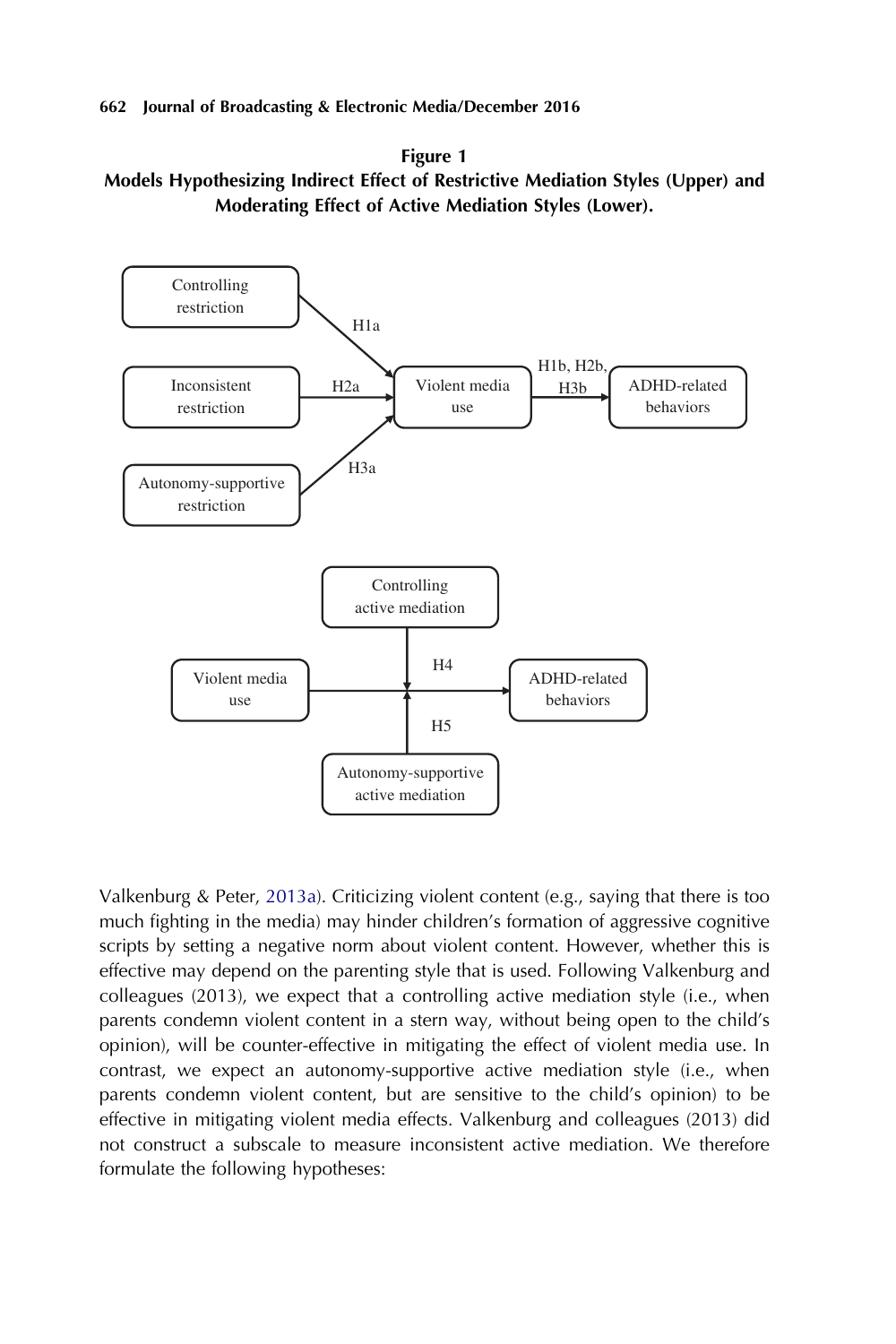- H4: Controlling active mediation will strengthen the relationship between violent media use and ADHD-related behaviors.
- H<sub>5</sub>: Autonomy-supportive active mediation will weaken the relationship between violent media use and ADHD-related behaviors.

## Method

#### Sample and Procedure

We analyzed survey data from 1,017 adolescents and one of their parents (79.0% mothers<sup>[1](#page-15-0)</sup>). After receiving ethical approval, a private Dutch research company (TNS-NIPO/Veldkamp) collected the data between September and December 2012. Families were recruited through the research company's existing panel of approximately 60,000 nationally representative households. Because this study is part of a larger research design, which required the inclusion of sibling data, the research company recruited 516 families with at least two adolescents between ten and fourteen years old. Two adolescents from each family participated, resulting in a total of 1,032 adolescents. Of these 1,032 adolescents, 3 were excluded due to missing parent surveys, and 12 due to missing adolescent surveys, leading to our final sample of 1,017 adolescents (49.9% female,  $M_{\text{age}} = 12.39$ ,  $SD_{\text{age}} = 1.38$ ), of which 99.9% were sibling pairs. Adolescent-report questionnaires were used to measure violent media use and parental mediation. ADHD-related behaviors were measured using parent-report.

#### Measures

Parental Media Mediation. To measure parental mediation, adolescents completed the 28-item Perceived Parental Media Mediation Scale (PPMMS, Valkenburg et al., [2013](#page-19-0)). Previous research has shown that children's self-report of parent mediation strategies better predicts behavior than parent-report (Fujioka & Austin, [2002](#page-17-0); Gentile, Nathanson, Rasmussen, Reimer, & Walsh, [2012\)](#page-17-0). For both restrictive and active mediation, four main questions asked about the frequency with which the type of mediation occurred (e.g., "How often do your parents forbid you from watching certain television shows or movies because they have too much violence in them?" [restrictive mediation] and "How often do your parents tell you that there is too much violence (fighting and shooting) in the media (for example in movies or games)?" [active mediation]). Responses ranged from  $1 = never$  to  $5 = very$ often. After each main item, follow-up items tapped into the different styles of parental mediation and were introduced with the question "And if your parents do/would do this, how would they discuss this with you?" The four main items measuring frequency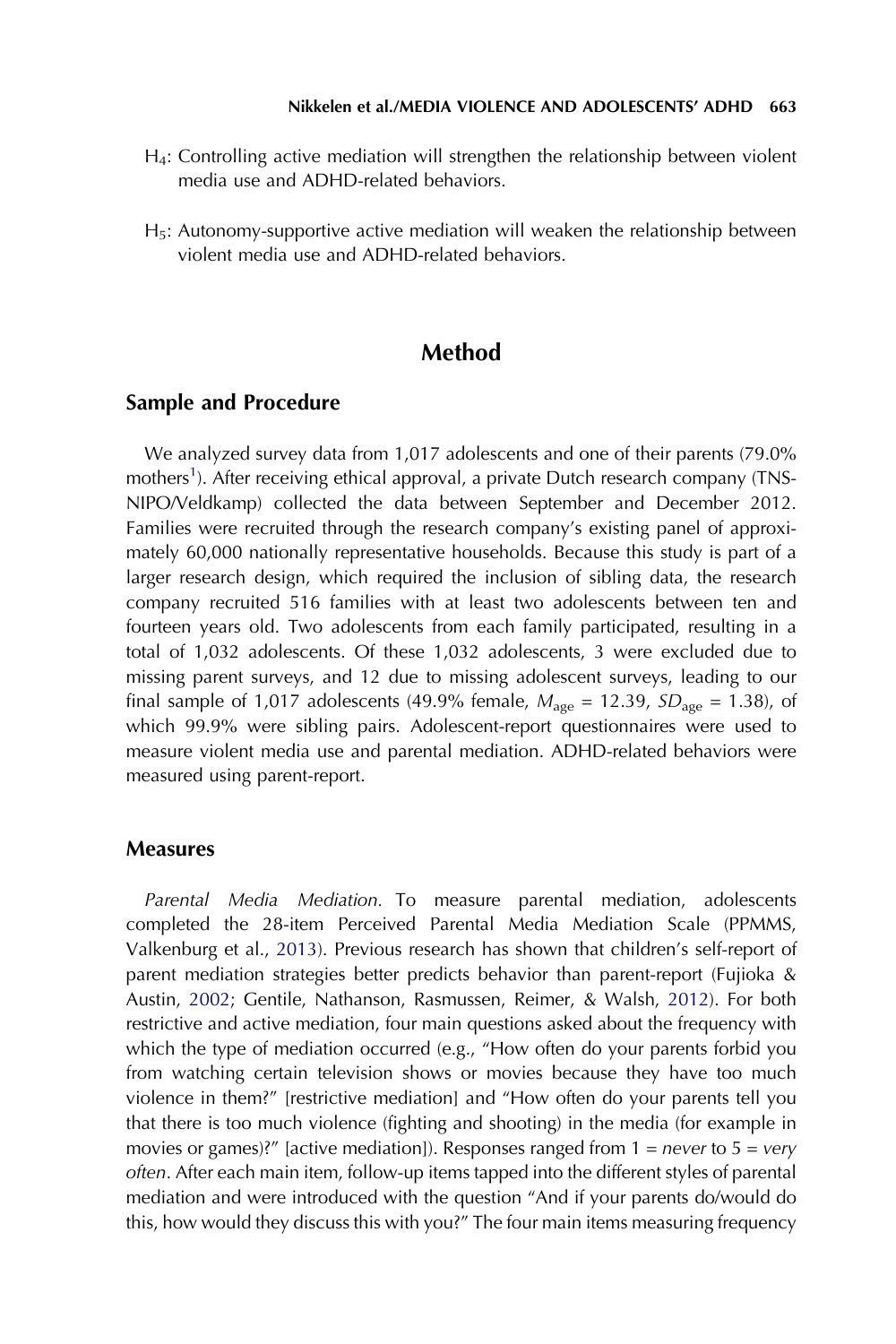of restrictive mediation were followed by three items (one for controlling, autonomysupportive, and inconsistent restrictive mediation) and the four main items measuring frequency of active mediation were followed by two items (one for controlling and one for autonomy-supportive active mediation). Sample follow-up items are "They would get mad if I still want to watch these shows or movies" (controlling restriction) and "They would value their opinion more than mine" (controlling active mediation). Response options to these follow-up items ranged from  $1 = not$  true at all, to  $5 =$ completely true. The PPMMS has shown good reliability and validity (Valkenburg et al., [2013](#page-19-0)). For the purpose of the present study, we were only interested in the follow-up items measuring the styles of mediation. Scores on the four items for each mediation style were averaged to create measures of controlling restriction (CR;  $M =$ 1.95,  $SD = 0.80$ ,  $\alpha = .74$ ), inconsistent restriction (IR;  $M = 2.08$ ,  $SD = 0.85$ ,  $\alpha = .79$ ), autonomy-supportive restriction (ASR;  $M = 3.35$ ,  $SD = 1.03$ ,  $\alpha = .83$ ), controlling active mediation (CAM;  $M = 2.45$ ,  $SD = 0.79$ ,  $\alpha = .70$ ), and autonomy-supportive active mediation (ASAM;  $M = 2.87$ ,  $SD = 0.97$ ,  $\alpha = .83$ ).

Violent Media Use. Violent media use was measured using direct estimates, which have been found reliable and valid for use in adolescent samples (Fikkers, Piotrowski, & Valkenburg,  $2014$ ).<sup>[2](#page-15-0)</sup> We used separate measures for violent television viewing and violent gaming, with two items each: (1) How often do you watch television programs [play games] that contain violence? and (2) On the days that you watch television programs [play games] that contain violence, how much time do you spend on this per day? We presented respondents with the following definition of violence: "All violence (for example, fighting and shooting) that living beings (for example, humans and monsters) do to each other." Response options for the first item ranged from  $0 =$  never to  $7 = 7$  days per week. The second item was answered by filling in hours and minutes. The two items were multiplied to calculate violent television viewing and violent gaming in hours per week. Subsequently, these two variables were summed to create one variable representing violent media use in hours per week ( $M = 5.48$ ,  $SD = 10.97$ ).

ADHD-related Behaviors. To measure ADHD-related behaviors, parents filled out the Dutch ADHD questionnaire (Scholte & Van der Ploeg, [2010\)](#page-18-0). It consists of 18 items, which closely match the ADHD criteria in the DSM-V (American Psychiatric Association, [2013\)](#page-16-0) and have shown good reliability and validity (Scholte & Van der Ploeg, [2010\)](#page-18-0). Items were rated on a 5-point scale with  $0 =$  "never," 1 = "sometimes,"  $2 =$  "regularly,"  $3 =$  "often," and  $4 =$  "very often." A total ADHD-score was created by summing all 18 items ( $M = 15.82$ ,  $SD = 13.29$ ,  $\alpha = .94$ ). The mean score in our sample was similar to the mean score (i.e.,  $M = 14.80$ ,  $SD = 13.10$ ) in the Dutch population (Scholte & Van der Ploeg, [2010](#page-18-0)).

Control Variables. Based on previous literature, our analyses controlled for adolescents' age, sex, and socio-economic status (SES).<sup>3</sup> Violent media use increases with adolescents' age (Valkenburg & Cantor, [2001](#page-18-0)), whereas ADHD-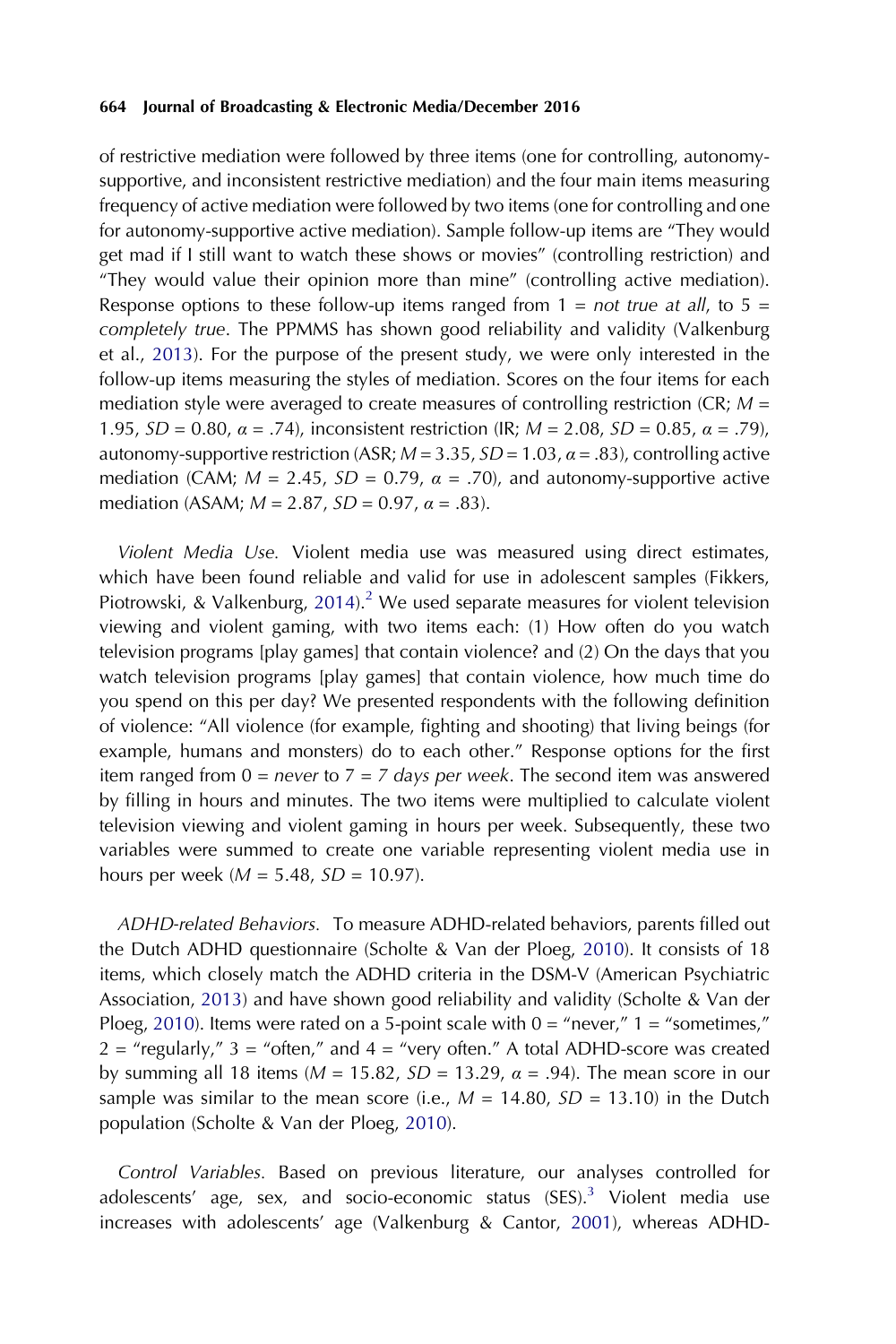related behaviors tend to decrease (Biederman, Mick, & Faraone, [2000](#page-16-0)). Concerning sex, boys are typically more interested in violent content (Olson et al., [2007\)](#page-18-0) and display more ADHD-related behaviors (Gershon & Gershon, [2002](#page-17-0)). SES is generally negatively associated with violent television use (Gorely, Marshall, & Biddle, [2004\)](#page-17-0) and children's behavior problems (Bradley & Corwyn, [2002](#page-16-0)). Age was measured in years. Sex was coded as  $0 = boy$ ,  $1 = girl$ . SES was a composite of parents' educational level and household income. Educational level referred to the highest educational level of the parent who completed the survey  $(1 = \text{``no education'' } 2 =$ "primary education,"  $3 =$  "pre-vocational education,"  $4 =$  "lower secondary" education," 5 = "higher secondary education," 6 = "bachelor's degree," 7 = "master's degree"). Household income referred to the net household income per month. Composite SES was calculated by averaging the standardized scores of educational level and household income.

### Statistical Analyses

To analyze the indirect effect of restrictive mediation  $(H_1-H_3)$ , we used structural equation modeling (SEM). All variables were modeled as manifest indicators. We first tested the model including all covariance paths between the independent variables. Insignificant covariance paths were then deleted for reasons of parsimony. We evaluated model fit using the comparative fit index (CFI), the Tucker–Lewis fit index (TLI), and the root mean square error of approximation (RMSEA). CFI and TLI values between .90 and .95 and RMSEA values between .05 and .08 indicate acceptable model fit, and CFI and TFI values larger than .95 and RMSEA values smaller than .05 indicate good model fit (Fan, Thompson, & Wang, [1999\)](#page-17-0). To test the moderation model for active mediation  $(H_4 \text{ and } H_5)$ , we conducted an OLS regression analysis. Independent variables were centered. All analyses controlled for age, sex, and SES.

The original violent media use variable was highly skewed, with a large group of respondents scoring close to zero. As this could potentially bias our results, we recoded the continuous measure of violent media use into five groups (0 [0 hours], 1  $[>0 - 2.5$  hours], 2  $[>2.5 - 7.5$  hours], 3  $[>7.5 - 20$  hours], 4  $[>20$  hours]), which more closely resembled a normal distribution ( $M = 1.46$ ,  $SD = 1.17$ ). All analyses included this recoded measure of violent media use. The results of the recoded media violence were comparable to those with the original continuous measure.

Analyses were conducted using STATA 12.1. We used robust clustering to correct for the clustered nature of our data (i.e., sibling data) and bootstrapping to account for skewness of our outcome variable (bias-corrected and accelerated 95% confidence intervals, 1,000 bootstrap samples). Before conducting the analyses, data were inspected for multivariate outliers using the Mahalanobis distance, which follows a chi-square distribution. Cases were considered outliers when their distance score exceeded the chi-square value at an alpha of .001 (Rousseeuw & Vanzomeren,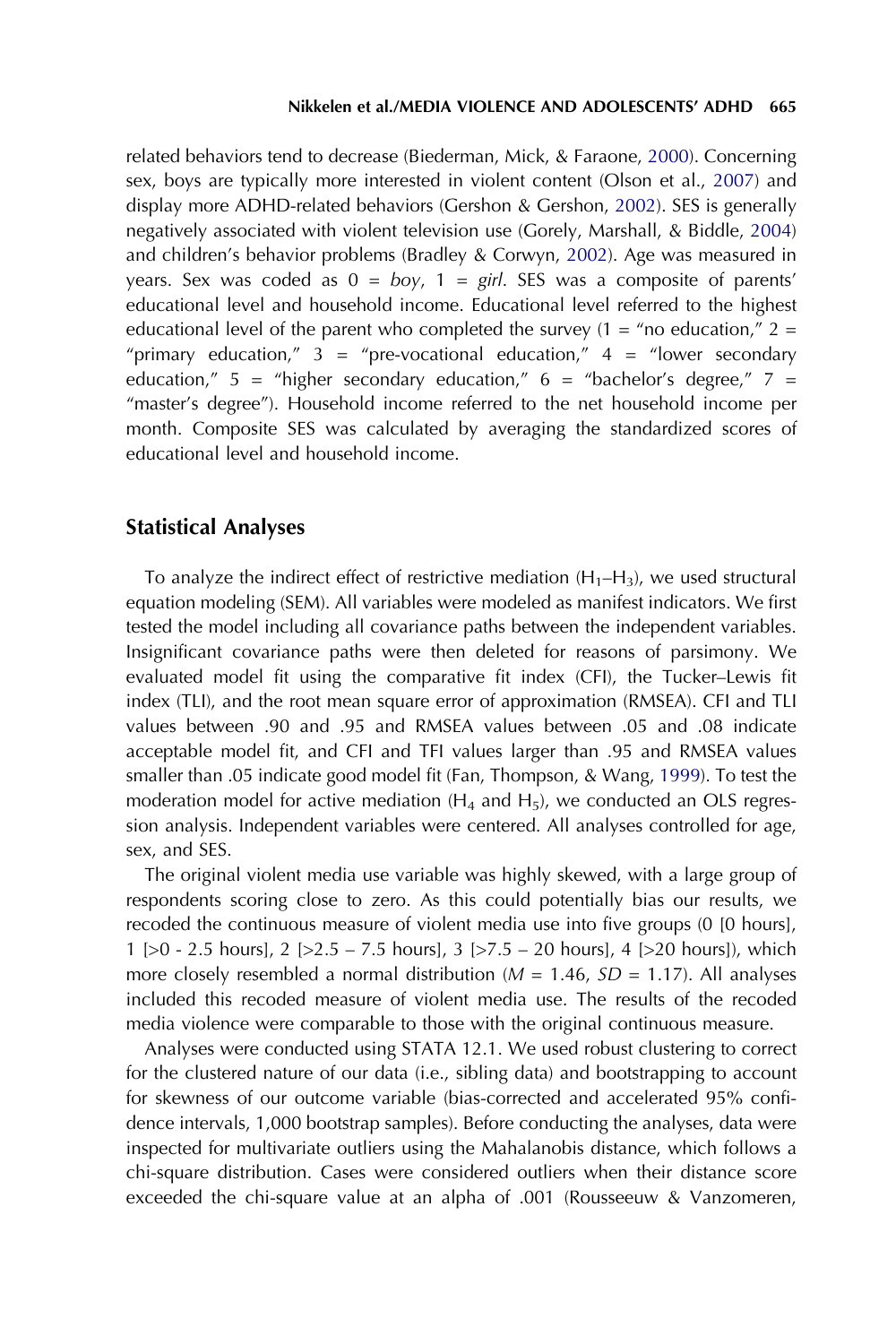[1990\)](#page-18-0). One case was considered an outlier in the mediation model and two in the moderation model. Outliers were removed from the analyses.

## **Results**

## Bivariate Correlations

[Table 1](#page-11-0) displays the bivariate correlation coefficients among study variables. As expected, violent media use positively correlated with ADHD-related behaviors. Autonomy-supportive restriction was negatively associated with violent media use, whereas inconsistent restriction was positively associated with violent media use. Controlling restriction was not related to violent media use. From all mediation strategies, only inconsistent restriction was positively related to ADHD-related behaviors.

#### Restrictive Parental Media Mediation Model

 $H_1$ ,  $H_2$ , and  $H_3$  posited an indirect effect of restrictive media mediation styles on ADHD-related behaviors via violent media use. The final model had good model fit, CFI = 1.00, TLI = 1.03, RMSEA = .00 (90% confidence interval [CI]: .00/.01)<sup>4</sup>. Results are illustrated in [Figure 2.](#page-12-0)<sup>5</sup> Similar to the bivariate correlations, violent media use was positively related to ADHD-related behaviors,  $b^* = .12$ , z  $= 2.90, p = .004$ . Controlling restrictive mediation was negatively related to violent media use,  $b^* = -.06$ ,  $z = -2.04$ ,  $p = .041$ , rejecting H<sub>1a</sub>. When examining the indirect effect, we found no significant indirect relationship between controlling restriction and ADHD-related behaviors,  $b^* = -.01$  z = -1.75, p = .081, rejecting  $H_{1b}$ . Inconsistent restriction was positively related to violent media use,  $b^* = .16$ ,  $z = 5.45$ ,  $p < .001$ , and positively, indirectly related to ADHDrelated behaviors,  $b^* = .02$ ,  $z = 2.56$ ,  $p = .010$ , supporting H<sub>2a</sub> and H<sub>2b</sub>. Lastly, autonomy-supportive restriction was negatively related to violent media use,  $b^*$  = -.17,  $z = -5.71$ ,  $p < .001$ , consistent with H3a, and negatively, indirectly related to ADHD-related behaviors,  $b^* = -.02$ ,  $z = -2.62$ ,  $p = .009$ , supporting H<sub>3b</sub>.

## Active Parental Media Mediation Model

In  $H_4$  and  $H_5$ , we expected that style of active mediation would moderate the relationship between violent media use and ADHD-related behaviors. The regression model (Wald  $\chi^2$  = 46.82,  $p$  < .001,  $R^2$  = .05) did not support these hypotheses. There was no interaction between controlling active mediation and violent media use,  $b = -0.02$ , SE = .09,  $z$  = -0.28,  $p = .778$ , nor between autonomy-supportive active mediation and violent media use on ADHD-related behaviors,  $b = -0.17$ ,  $SE = .40$ ,  $z = -0.42$ ,  $p = .677$ .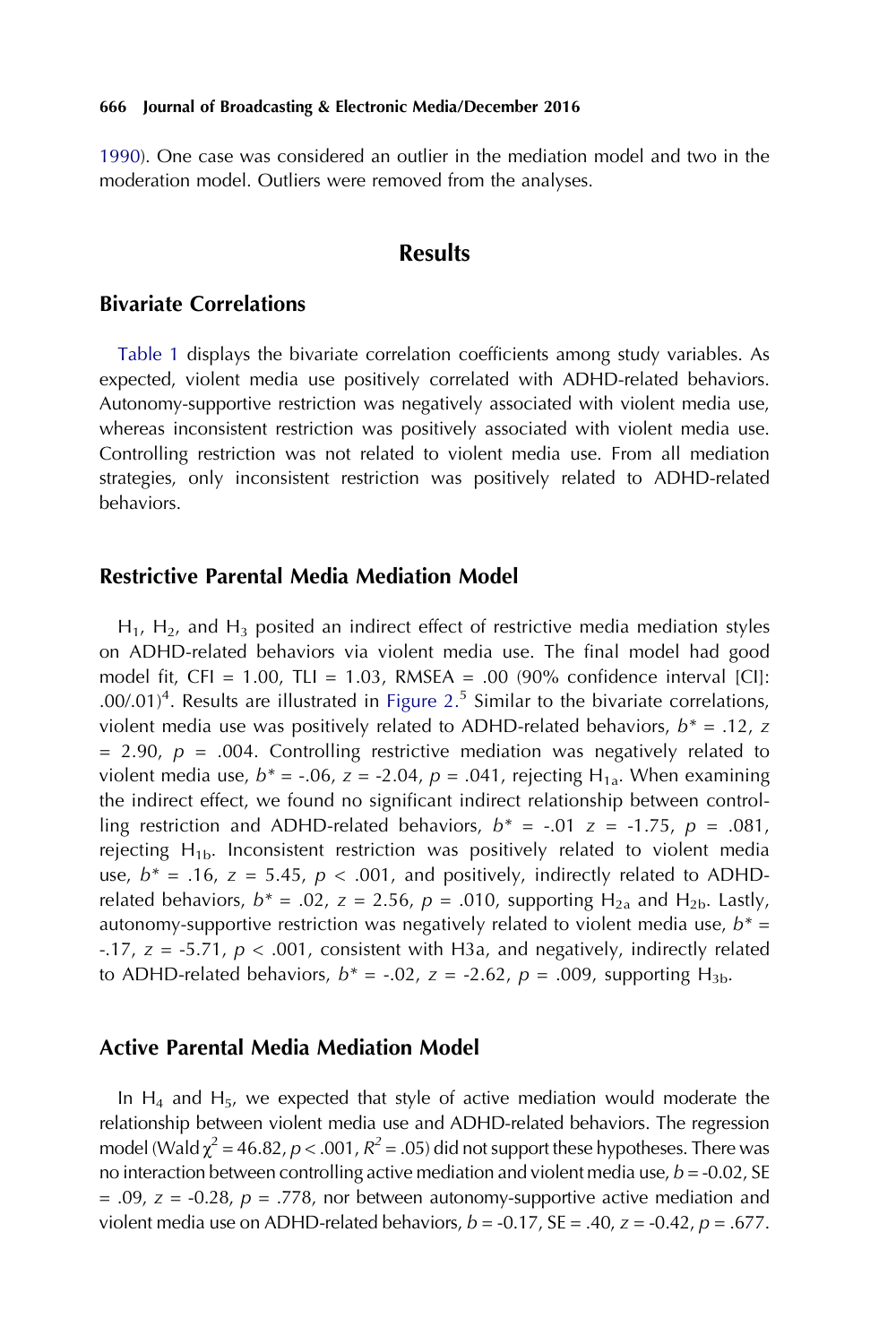<span id="page-11-0"></span>

| <i>Breatance Correlations among biau)</i> variables                                                                                |                                                                                                 |                                                                         |                                                                |                                                           |                                                       |                                     |                           |        |             |  |  |
|------------------------------------------------------------------------------------------------------------------------------------|-------------------------------------------------------------------------------------------------|-------------------------------------------------------------------------|----------------------------------------------------------------|-----------------------------------------------------------|-------------------------------------------------------|-------------------------------------|---------------------------|--------|-------------|--|--|
|                                                                                                                                    | 1.                                                                                              | 2.                                                                      | 3.                                                             | 4.                                                        | 5.                                                    | 6.                                  | 7.                        | 8.     | 9.          |  |  |
| 1. Media<br>violence <sup>a</sup><br>2. ADHD<br>3. CR<br>4. IR<br>5. ASR<br>6. CAM<br>7. ASAM<br>$8.$ Sex $b$<br>9. Age<br>10. SES | $.16***$<br>$-.02$<br>$.23***$<br>$-.28***$<br>$-.02$<br>$-.13***-.06$<br>$.17***$<br>$-0.09**$ | .05<br>$.07*$<br>$-.04$<br>.04<br>$-44***$ $-16***$<br>$-.06$<br>$-.03$ | $19***$<br>$.17***-.10*$<br>$.15***$<br>-.06<br>$.10**$<br>.02 | $.42***$ $.24***$<br>$-.02$<br>$-10**$<br>$.13***$<br>.00 | $.18***$<br>$.54***$<br>$.18***$<br>$-.02$<br>$.08**$ | $12***$<br>$-.07*$<br>.06<br>$.08*$ | $.14***$<br>$.08*$<br>.02 | $-.02$ | $.02 - .02$ |  |  |
|                                                                                                                                    |                                                                                                 |                                                                         |                                                                |                                                           |                                                       |                                     |                           |        |             |  |  |

Table 1 Bivariate Correlations among Study Variables

Note. <sup>a</sup> Recoded in 5 groups.  ${}^{b}0 = boy$ , 1 = girl. CR = controlling restriction; IR = inconsistent restriction; ASR = autonomy-supportive restriction; CAM = controlling active mediation; ASAM = autonomy-supportive active mediation.\*  $p < .05$ . \*\*  $p < .01$ . \*\*\*  $p < .001$ .

## **Discussion**

Previous studies indicate that violent media use may play a role in the development of ADHD-related behaviors. Given that current media effects theorizing would not expect this relationship to be true for all children, it is important to examine social context factors that determine which children may be at particular risk for developing ADHD-related behaviors. To this end, the aim of this study was to examine the role of parental mediation in the relationship between violent media use and adolescents' ADHD-related behaviors. Our findings indicate that parents may play an important role in this relationship, depending on the media mediation strategies that they use and how they apply these strategies.

## Restrictive Parental Media Mediation

We hypothesized that restrictive parental mediation would have a direct relationship with violent media use as well as an indirect relationship with adolescents' ADHD-related behaviors via violent media use. More specifically, we expected that controlling and inconsistent restrictive mediation would be related to more violent media use (H<sub>1a</sub> and H<sub>2a</sub>) and indirectly related to more ADHD-related behaviors  $(H<sub>1b</sub>$  and  $H<sub>2b</sub>$ ), while we expected autonomy-supportive restrictive mediation to be associated with less violent media use  $(H_{3a})$ , and indirectly associated with fewer ADHD-related behaviors  $(H_{3b})$ .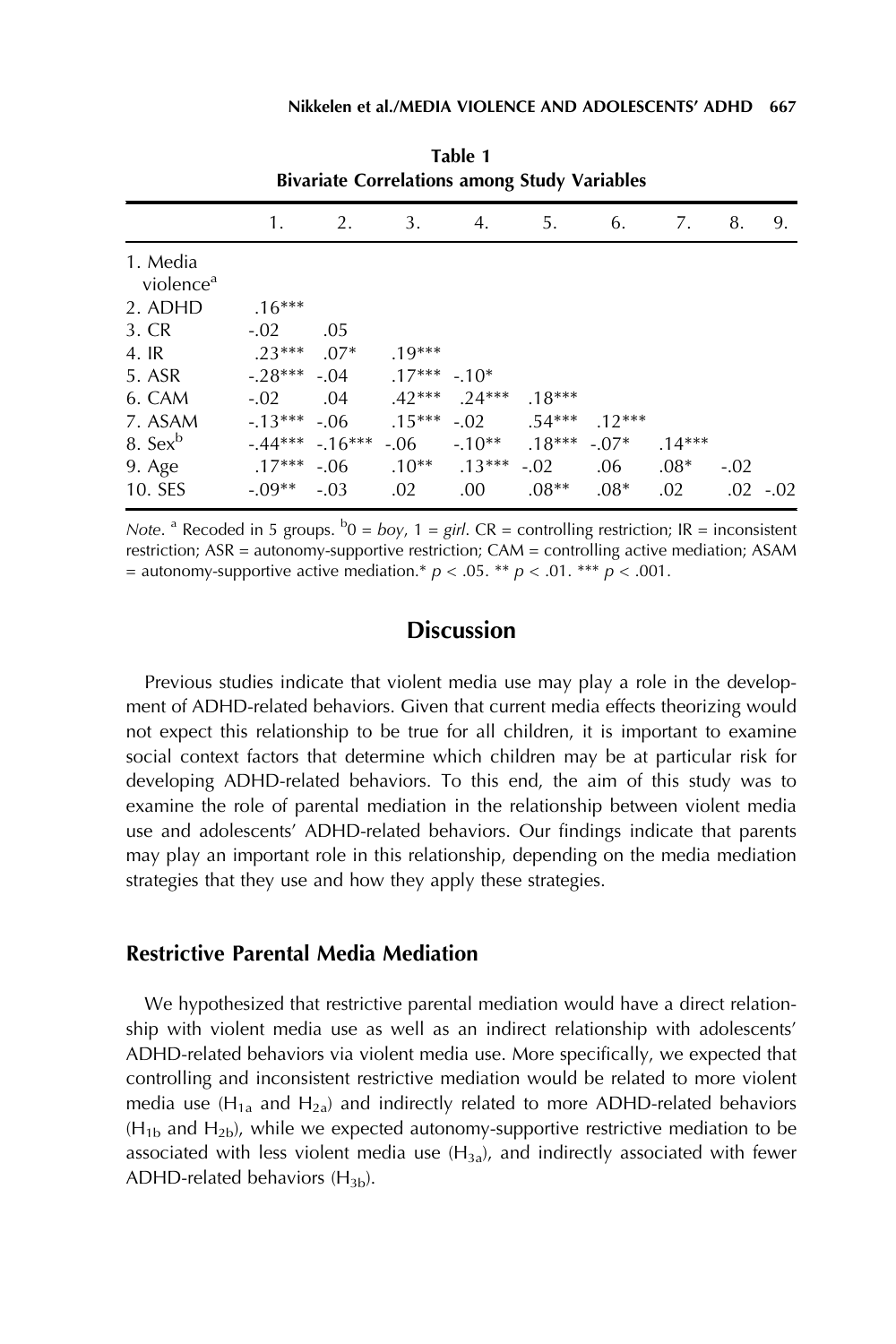<span id="page-12-0"></span>



*Note*. Analysis Controlled for Age, Sex and SES. Covariance Paths are not Displayed for Reasons of Clarity. The Following Insignificant Covariance Paths Were Removed From the Model: Sex & Age, Sex & SES, Age & SES, Age & ASR, SES & IR, and SES & CR. Coefficients Represent Standardized Betas. CR = Controlling Restriction; IR = Inconsistent Restriction; ASR = Autonomy-Supportive Restriction. Indirect Relationships With ADHD-Related Behaviors: CR:  $B^* = -0.01$ ; IR:  $B^* = -0.02^*$ ; ASR:  $B^* = -0.02^{**}$ .

As predicted, we found that adolescents whose parents were more inconsistent in applying media rules consumed greater amounts of violent media and, in turn, displayed more ADHD-related behaviors. Also in line with our expectations, adolescents whose parents relied on more autonomy-supportive mediation practices consumed less violent media content and, in turn, displayed less ADHDrelated behaviors. Controlling restrictive mediation, in contrast to our hypotheses, was related to less violent media use, and had no indirect relationship with ADHD-related behaviors. Like inconsistent restriction, controlling restriction is typically thought to induce reactance (e.g., Byrne & Lee, [2011](#page-16-0)) and was therefore expected to be associated with more violent media use. A possible reason why we find evidence to support reactance with inconsistent parenting and not with controlling parenting may have to do with the cross-sectional nature of our data and our sample's age. Research suggests that controlling parenting is initially effective in reducing undesired behaviors (Baumrind, [1966](#page-16-0); Lamborn,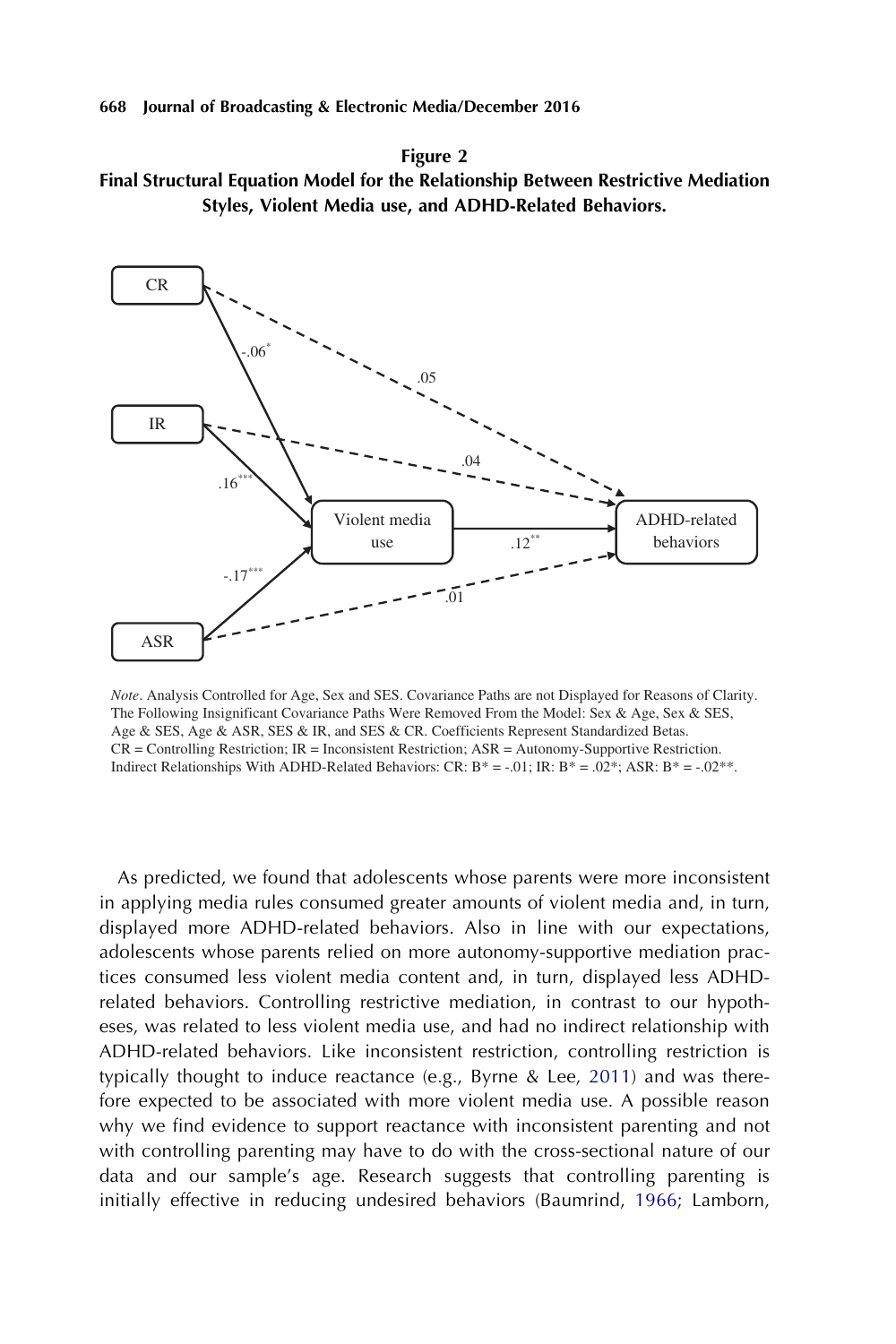Mounts, Steinberg, & Dornbusch, [1991](#page-17-0)), but in the long term backfires and leads to resistance. In this study, we have only examined one point in time in relatively young adolescents, and as such, this reactance may not yet have emerged. We did not test for age effects because our sample's age range is too small to investigate moderation by age. Age differences are more likely to occur when comparing our sample of young adolescents with older adolescents (e.g., 15 and up). Future research replicating our study with longitudinal data and larger age ranges, in which the influence of parenting is investigated over time can provide valuable insight into whether the short-term benefits of controlling parenting do in fact reverse in the long-term.

#### Active Parental Media Mediation

While restrictive mediation was expected to directly relate to violent media consumption, active parental mediation was expected to moderate the relationship between violent media use and ADHD-related behaviors. Specifically, controlling active mediation was expected to strengthen the relationship between violent media use and ADHD-related behaviors  $(H_4)$ , whereas autonomy-supportive active mediation was expected to weaken this relationship  $(H_5)$ . Our results did not provide evidence for these expectations; whether parents discussed harmful media content with their adolescent in a more controlling or in a more autonomy-supportive manner did not influence the relationship between violent media use and ADHDrelated behaviors. These findings are somewhat surprising since previous studies have shown that active mediation can mitigate negative effects of violent media content (e.g., Nathanson, [2004\)](#page-18-0).

A possible explanation for why we did not find a moderating effect of active mediation may lie in the fact that active mediation is typically manipulated in experimental settings in which the mediation can be specifically tailored to the content under investigation (e.g., having the child focus on the feelings of the victim in aggressive scene, Nathanson & Cantor, [2000\)](#page-18-0). Active mediation may be inherently more difficult to measure in a survey, which typically consists of more general questions. Another explanation may lie in the potential underlying mechanisms of the media violence – ADHD relationship. As outlined in the introduction, violent media may elicit ADHD-related behaviors by (1) activating aggressive scripts and/or (2) inducing high arousal. Active mediation was particularly expected to influence the formation and activation of aggressive scripts. Our null findings for active mediation might therefore suggest that the likely underlying mechanism in the media violence – ADHD relationship is not the aggressive-script pathway, but rather the arousal-inducing pathway, which may not be influenced by active mediation. At present, empirical evidence for the role of arousal (or other potential mechanisms) in the relationship between media violence and ADHD-related- behaviors is lacking. Research examining these mechanisms is warranted, especially if we hope to understand how parental behavior can alter this relationship. For now, it is too early to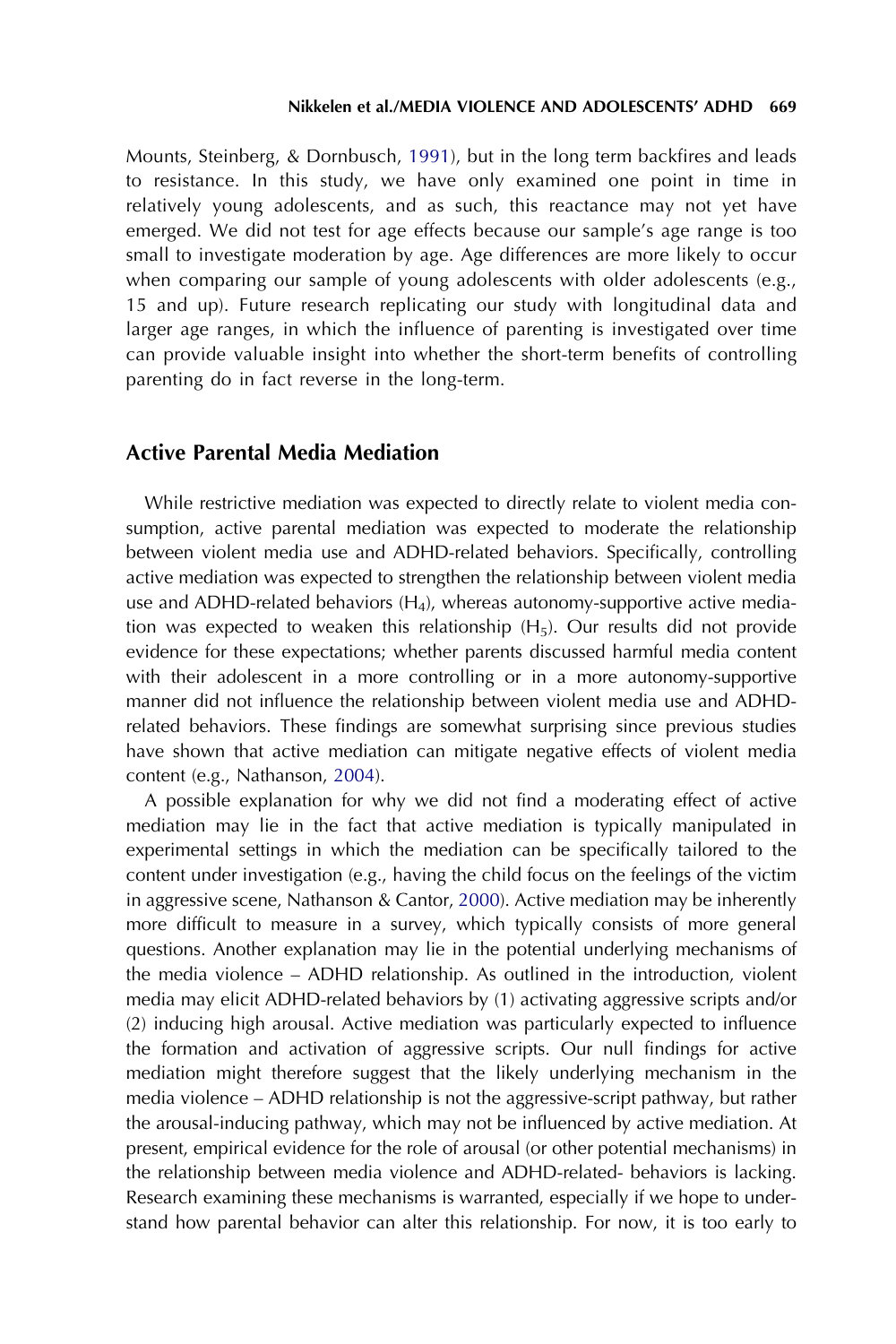dismiss the moderating role of active mediation, because our lack of findings may be specific to the media-ADHD relationship. Future studies should therefore try to replicate our findings with other outcome variables, such as aggression or prosocial behavior.

#### Implications and Directions for Future Research

The results of this study have several important theoretical implications. First, our results confirm the previously found positive relationship between violent media use and ADHD-related behaviors. Although the relationship is small, the consistency of this finding across several studies and samples (i.e., Gentile, Swing, Lim, & Khoo, [2012;](#page-17-0) Kronenberger et al., [2005](#page-17-0); Zimmerman & Christakis, [2007](#page-19-0)) is notable. Given the large role that media plays in the lives of adolescents, continued investigations into the relationship between media violence and ADHD-related behaviors are warranted. In particular, it is important to move beyond cross-sectional data to longitudinal data in order to better establish causal order. Although we theorized that parental mediation affects violent media use, it is conceivable that violent media use elicits certain parent's mediation styles. If adolescents frequently consume violent media despite their parents' efforts to prevent or reduce this use, parents may be less likely to use autonomy-supportive strategies when setting rules about violent media use. Moreover, although it is often assumed that violent media use increases ADHD-related behaviors, it is also possible that children who already display ADHD-related behaviors prefer arousal-inducing activities because of their low baseline arousal (Lazzaro et al., [1999](#page-17-0)). Using violent media content may be such an activity. Efforts to test these transactional relationships are critical if we hope to identify direction of effect.

Our findings provide support for investigating the role of social context factors in the relationship between media violence and ADHD-related behaviors. There are several other variables that would be relevant to consider. For example, in this study we specifically focused on mediation strategies that are intended to reduce the use or the effect of violent content. However, it may also be worthwhile to study the role of parent's modeling of violent behavior (i.e., being aggressive themselves), co-use of violent media (i.e., using violent media together), and positive mediation (i.e., endorsing violent content). Also, it may be valuable to examine the timing of mediation, as a recent experimental study suggest that mediation is most effective when it is done before or during media exposure, as opposed to mediation after exposure (Rasmussen, [2014\)](#page-18-0). Another particularly fruitful area of investigation is the role of peers. Adolescence reflects a transition period during which the influence of the parent decreases while peer influence increases. Concerning media violence, peers may influence how much violent media an adolescent consumes via coviewing (Nathanson, [2001b](#page-18-0)), and may accept or condemn the violent acts portrayed (Nathanson, [2001b](#page-18-0)). By highlighting the role of social context factors like these,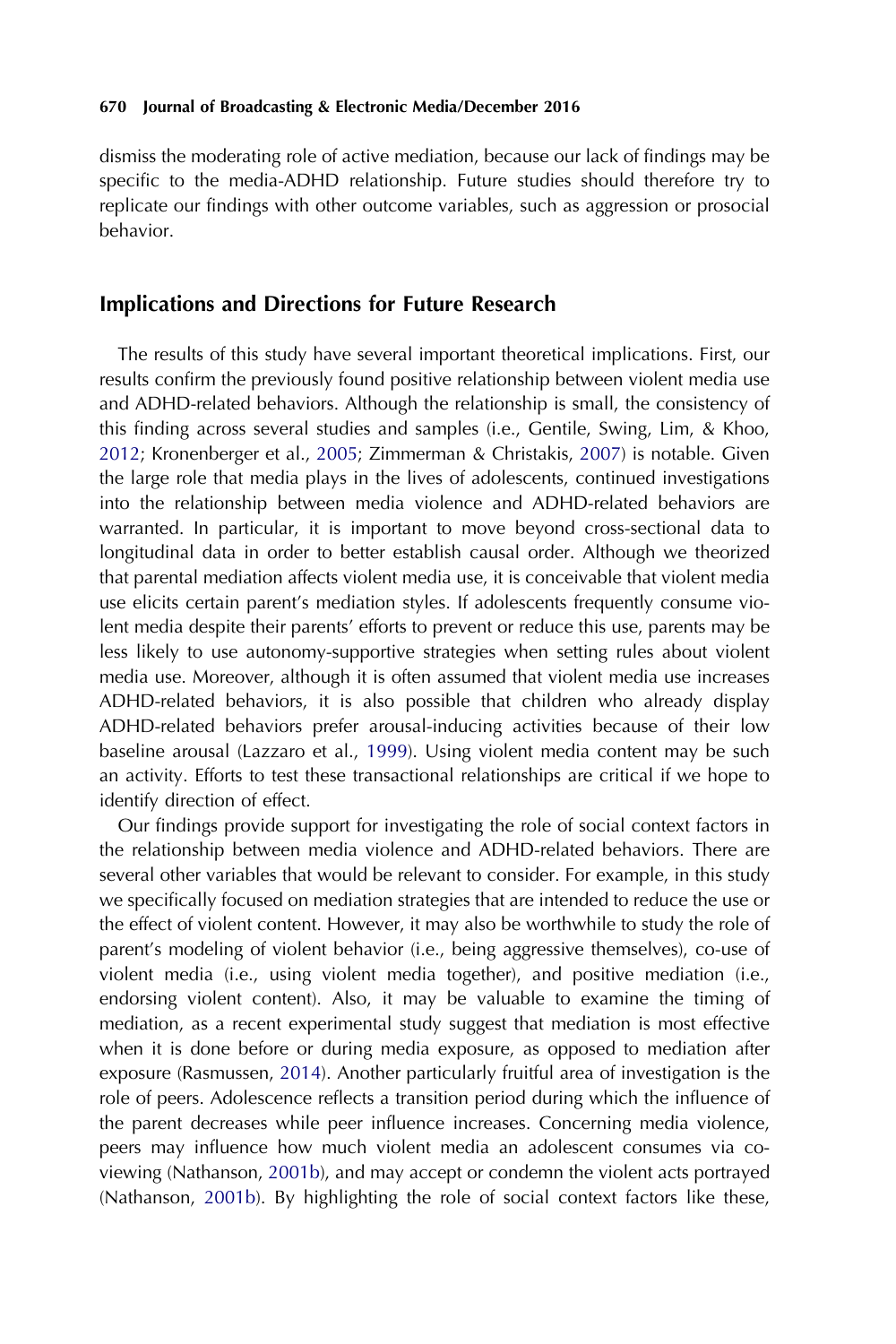<span id="page-15-0"></span>future studies can provide a more comprehensive picture of the media violence— ADHD relationship.

Lastly, this study provides empirical evidence supporting the argument that the role of parental mediation is best understood by distinguishing not only the type of mediation strategies (i.e., active and restrictive) but also how these strategies are applied. In doing so, we are able to obtain a clearer idea of when and why certain mediation strategies are more effective than others, and thus provide parents with a clear message as to how to effectively manage media use in their household. This study, for example, suggests that parents interested in managing their teens' media violence consumption should approach rule-setting in an autonomy-supportive manner. This means explaining to teens why violent content may be inappropriate for them and respecting the teens' opinions in this process. In doing so, not only may violent media use be curbed, but this study suggests that it may also indirectly relate to adolescents' ADHD-related behaviors.

## Conclusion

Researchers have only begun to understand the relationship between media violence and ADHD-related behaviors. Our results suggest that parents can play a meaningful role in this relationship. In particular, the study points to the importance of engaging in autonomy-supportive media restriction when managing teens' violent media consumption. This is an important finding as it not only supports the notion that contextual influences are critical in understanding media effects, but also offers a suggestion for how parents can manage their adolescents' violent media use, and potentially by extension, adolescents' ADHD-related behaviors.

## **Notes**

- 1. The authors of the Dutch ADHD questionnaire (which was the only parent-report questionnaire in this study) report a high agreement between mothers and fathers on this scale (Scholte & Van der Ploeg, [2010\)](#page-18-0). Therefore, we believe that the overrepresentation of mothers in our sample does not influence our results.
- 2. We solely measured violent television and game content because previous literature has provided clear argumentation for why violence in these media could be related to ADHDrelated behaviors and has repeatedly shown positive relationships between the two. There is as of yet little evidence or argumentation about how other types of media would be related to ADHD-related behaviors. Furthermore, the PPMMS was specifically targeted to media violence.
- 3. It might be argued that parenting style goes beyond the media context and that the analyses should control for general parenting style. However, we found that general measures of controlling, inconsistent, and autonomy-supportive parenting were only weakly related to violent media use. Moreover, including these variables as controls in our analyses did not change the results. Thus our data suggest that with respect to violent media use, parental media mediation styles are more influential than general parenting styles.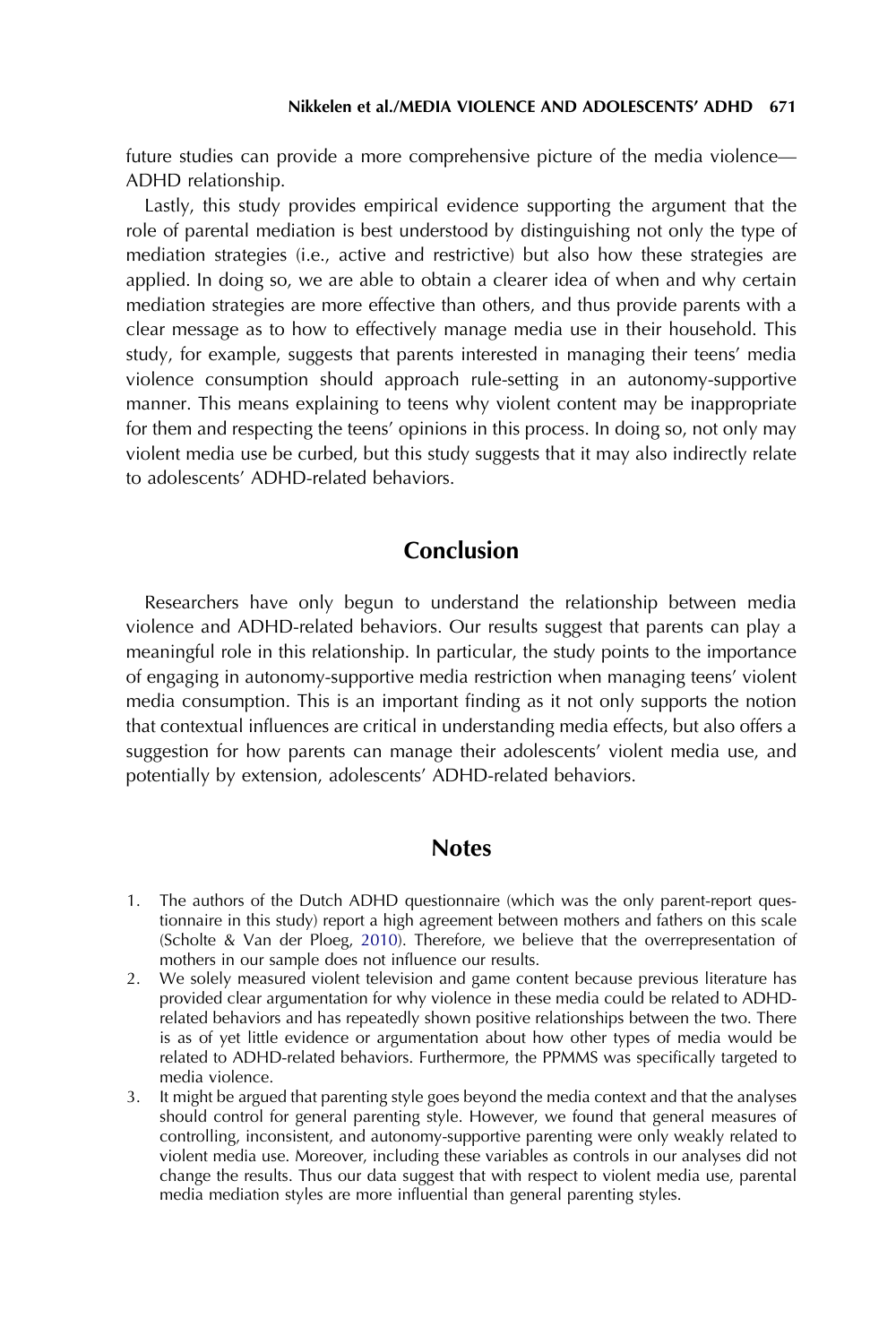- <span id="page-16-0"></span>4. STATA does not provide model fit for SEM models using robust clustering. Model fit was therefore obtained using MPLUS 7.2. However, because MPLUS cannot combine robust clustering and bootstrapping, the model fit indices are reported for the model including robust clustering only.
- 5. As previous research suggested that children with high ADHD-related behaviors may be more attracted to violent media content, we also tested the indirect effect with violent media use as outcome and ADHD-related behaviors as mediator and found no significant indirect effects for all three restrictive mediation styles.

## References

- American Psychiatric Association. (2013). Diagnostic and statistical manual of mental disorders (5th ed.). Arlington, VA: American Psychiatric Publishing.
- Anderson, C. A., & Bushman, B. J. (2001). Effects of violent video games on aggressive behavior, aggressive cognition, aggressive affect, physiological arousal, and prosocial behavior: A meta-analytic review of the scientific literature. Psychological Science, 12, 353–359. doi[:10.1111/1467-9280.00366](http://dx.doi.org/10.1111/1467-9280.00366)
- Anderson, C. A., Shibuya, A., Ihori, N., Swing, E. L., Bushman, B. J., Sakamoto, A., . . . Saleem, M. (2010). Violent video game effects on aggression, empathy, and prosocial behavior in eastern and western countries: A meta-analytic review. Psychological Bulletin, 136, 151– 173. doi[:10.1037/a0018251](http://dx.doi.org/10.1037/a0018251)
- Ballard, M. E., Hamby, R. H., Panee, C. D., & Nivens, E. E. (2006). Repeated exposure to video game play results in decreased blood pressure responding. Media Psychology, 8, 323–341. doi[:10.1207/s1532785xmep0804\\_1](http://dx.doi.org/10.1207/s1532785xmep0804%5F1)
- Barkley, R. (1997). Behavioral inhibition, sustained attention, and executive functions: Constructing a unifying theory of ADHD. Psychological Bulletin, 121, 65–94. doi[:10.1037//0033-](http://dx.doi.org/10.1037//0033-2909.121.1.65) [2909.121.1.65](http://dx.doi.org/10.1037//0033-2909.121.1.65)
- Baumrind, D. (1966). Effects of authoritative parental control on child behavior. Child Development, 37, 887–907. doi:[10.2307/1126611](http://dx.doi.org/10.2307/1126611)
- Biederman, J., Mick, E., & Faraone, S. (2000). Age-dependent decline of symptoms of attention deficit hyperactivity disorder: Impact of remission definition and symptom type. American Journal of Psychiatry, 157, 816–818. doi[:10.1176/appi.ajp.157.5.816](http://dx.doi.org/10.1176/appi.ajp.157.5.816)
- Bleakley, A., Jamieson, P. E., & Romer, D. (2012). Trends of sexual and violent content by gender in top-grossing U.S. films, 1950–2006. Journal of Adolescent Health, 51, 73–79. doi[:10.1016/j.jadohealth.2012.02.006](http://dx.doi.org/10.1016/j.jadohealth.2012.02.006)
- Bradley, R., & Corwyn, R. (2002). Socioeconomic status and child development. Annual Review of Psychology, 53, 371–399. doi[:10.1146/annurev.psych.53.100901.135233](http://dx.doi.org/10.1146/annurev.psych.53.100901.135233)
- Brehm, S. S., & Brehm, J. W. (1981). Psychological reactance: A theory of freedom and control. San Diego, CA: Academic.
- Buijzen, M., van der Molen, J. H. W., & Sondij, P. (2007). Parental mediation of children's emotional responses to a violent news event. Communication Research, 34, 212–230. doi[:10.1177/0093650206298070](http://dx.doi.org/10.1177/0093650206298070)
- Bushman, B. J., & Huesmann, L. R. (2014). Twenty-five years of research on violence in digital games and aggression revisited. A reply to Elson and Ferguson (2013). European Psychologist, 19, 47–55. doi:[10.1027/1016-9040/a000164](http://dx.doi.org/10.1027/1016-9040/a000164)
- Byrne, S., & Lee, T. (2011). Toward predicting youth resistance to Internet risk prevention strategies. Journal of Broadcasting & Electronic Media, 55, 90–113. doi[:10.1080/](http://dx.doi.org/10.1080/08838151.2011.546255) [08838151.2011.546255](http://dx.doi.org/10.1080/08838151.2011.546255)
- Cantor, J. (1998). Children's attraction to violent television programming. In J. H. Goldstein (Ed.), Why we watch: The attractions of violent entertainment (pp. 88–115). New York, NY: Oxford University Press.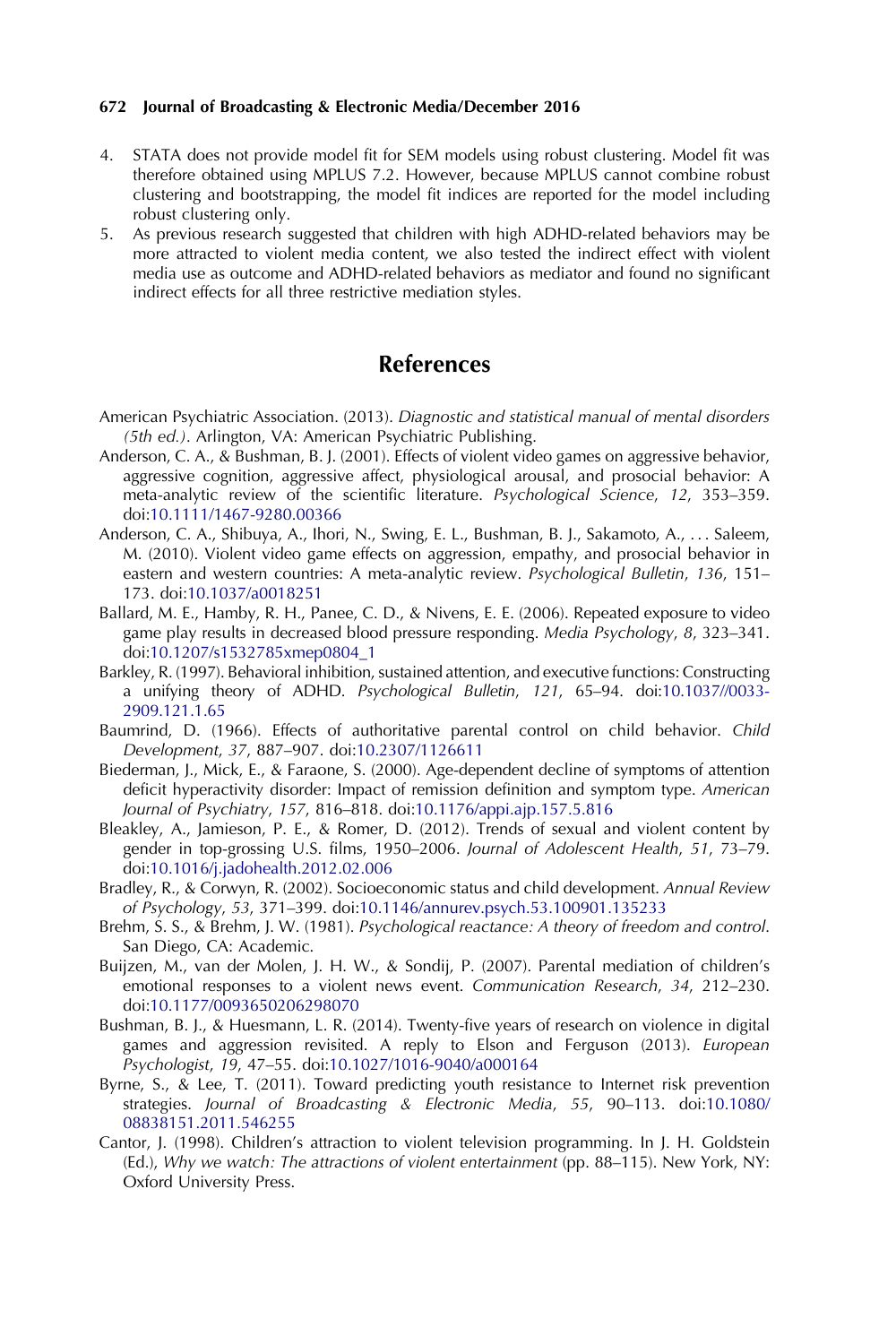- <span id="page-17-0"></span>Chakroff, J. L., & Nathanson, A. I. (2008). Parent and school interventions: Mediation and media literacy. In S. L. Calvert, & B. J. Wilson (Eds.), The handbook of children, media, and development (pp. 552–576). Oxford, UK: Blackwell Publishing.
- Elson, M., & Ferguson, C. J. (2014). Twenty-five years of research on violence in digital games and aggression empirical evidence, perspectives, and a debate gone astray. *European* Psychologist, 19, 33–46. doi:[10.1027/1016-9040/a000147](http://dx.doi.org/10.1027/1016-9040/a000147)
- Fan, X., Thompson, B., & Wang, L. (1999). Effects of sample size, estimation methods, and model specification on structural equation modeling fit indexes. Structural Equation Modeling—a Multidisciplinary Journal, 6, 56–83. doi:[10.1080/10705519909540119](http://dx.doi.org/10.1080/10705519909540119)
- Fikkers, K. M., Piotrowski, J. T., & Valkenburg, P. M. (2014). Validity and reliability of media violence exposure measures. Paper Presented at the 64th Annual Conference of the International Communication Association (ICA), Seattle, WA.
- Fujioka, Y., & Austin, E. (2002). The relationship of family communication patterns to parental mediation styles. Communication Research, 29, 642–665. doi[:10.1177/009365002237830](http://dx.doi.org/10.1177/009365002237830)
- Gardner, F. E. M. (1989). Inconsistent parenting—is there evidence for a link with childrens conduct problems. Journal of Abnormal Child Psychology, 17, 223–233. doi[:10.1007/](http://dx.doi.org/10.1007/BF00913796) [BF00913796](http://dx.doi.org/10.1007/BF00913796)
- Gentile, D. A., Nathanson, A. I., Rasmussen, E. E., Reimer, R. A., & Walsh, D. A. (2012). Do you see what I see? Parent and child reports of parental monitoring of media. Family Relations, 61, 470–487. doi:[10.1111/j.1741-3729.2012.00709.x](http://dx.doi.org/10.1111/j.1741-3729.2012.00709.x)
- Gentile, D. A., Swing, E. L., Lim, C. G., & Khoo, A. (2012). Video game playing, attention problems, and impulsiveness: Evidence of bidirectional causaliy. Psychology of Popular Media Culture, 1, 62–70. doi:[10.1037/a0026969](http://dx.doi.org/10.1037/a0026969)
- Gershon, J., & Gershon, J. (2002). A meta-analytic review of gender differences in ADHD. Journal of Attention Disorders, 5, 143–154. doi[:10.1177/108705470200500302](http://dx.doi.org/10.1177/108705470200500302)
- Gorely, T., Marshall, S. J., & Biddle, S. J. H. (2004). Couch kids: Correlates of television viewing among youth. International Journal of Behavioral Medicine, 11, 152–163. doi[:10.1207/](http://dx.doi.org/10.1207/s15327558ijbm1103%5F4) [s15327558ijbm1103\\_4](http://dx.doi.org/10.1207/s15327558ijbm1103%5F4)
- Greitemeyer, T., & Muegge, D. O. (2014). Video games do affect social outcomes A metaanalytic review of the effects of violent and prosocial video game play. Personality and Social Psychology Bulletin, 40, 578–589. doi[:10.1177/0146167213520459](http://dx.doi.org/10.1177/0146167213520459)
- Jordan, A. (2004). The role of media in children's development: An ecological perspective. Journal of Developmental and Behavioral Pediatrics, 25, 196–206. doi:[10.1097/00004703-](http://dx.doi.org/10.1097/00004703-200406000-00009) [200406000-00009](http://dx.doi.org/10.1097/00004703-200406000-00009)
- Joussemet, M., Landry, R., & Koestner, R. (2008). A self-determination theory perspective on parenting. Canadian Psychology-Psychologie Canadienne, 49, 194–200. doi[:10.1037/](http://dx.doi.org/10.1037/a0012754) [a0012754](http://dx.doi.org/10.1037/a0012754)
- Krahé, B. (2014). Media violence use as a risk factor for aggressive behaviour in adolescence. European Review of Social Psychology,, 71–106. doi[:10.1080/10463283.2014.923177](http://dx.doi.org/10.1080/10463283.2014.923177)
- Kronenberger, W. G., Mathews, V. P., Dunn, D. W., Wang, Y., Wood, E. A., Giauque, A. L., ... Li, T. Q. (2005). Media violence exposure and executive functioning in aggressive and control adolescents. Journal of Clinical Psychology, 61, 725–737. doi[:10.1002/jclp.20022](http://dx.doi.org/10.1002/jclp.20022)
- Lamborn, S. D., Mounts, N. S., Steinberg, L., & Dornbusch, S. M. (1991). Patterns of competence and adjustment among adolescents from authoritative, authoritarian, indulgent, and neglectful families. Child Development, 62, 1049–1065. doi:[10.1111/j.1467-8624.1991.](http://dx.doi.org/10.1111/j.1467-8624.1991.tb01588.x) [tb01588.x](http://dx.doi.org/10.1111/j.1467-8624.1991.tb01588.x)
- Lazzaro, I., Gordon, E., Li, W., Lim, C., Plahn, M., Whitmont, S., ... Meares, R. (1999). Simultaneous EEG and EDA measures in adolescent attention deficit hyperactivity disorder. International Journal of Psychophysiology, 34, 123–134. doi:[10.1016/S0167-8760\(99\)](http://dx.doi.org/10.1016/S0167-8760(99)00068-9) [00068-9](http://dx.doi.org/10.1016/S0167-8760(99)00068-9)
- Levine, L. E., & Waite, B. M. (2000). Television viewing and attentional abilities in fourth and fifth grade children. Journal of Applied Developmental Psychology, 21, 667–679. doi[:10.1016/S0193-3973\(00\)00060-5](http://dx.doi.org/10.1016/S0193-3973(00)00060-5)
- Lubke, G. H., Hudziak, J. J., Derks, E. M., van Bijsterveldt, T. C. E. M., & Boomsma, D. I. (2009). Maternal ratings of attention problems in ADHD: Evidence for the existence of a continuum.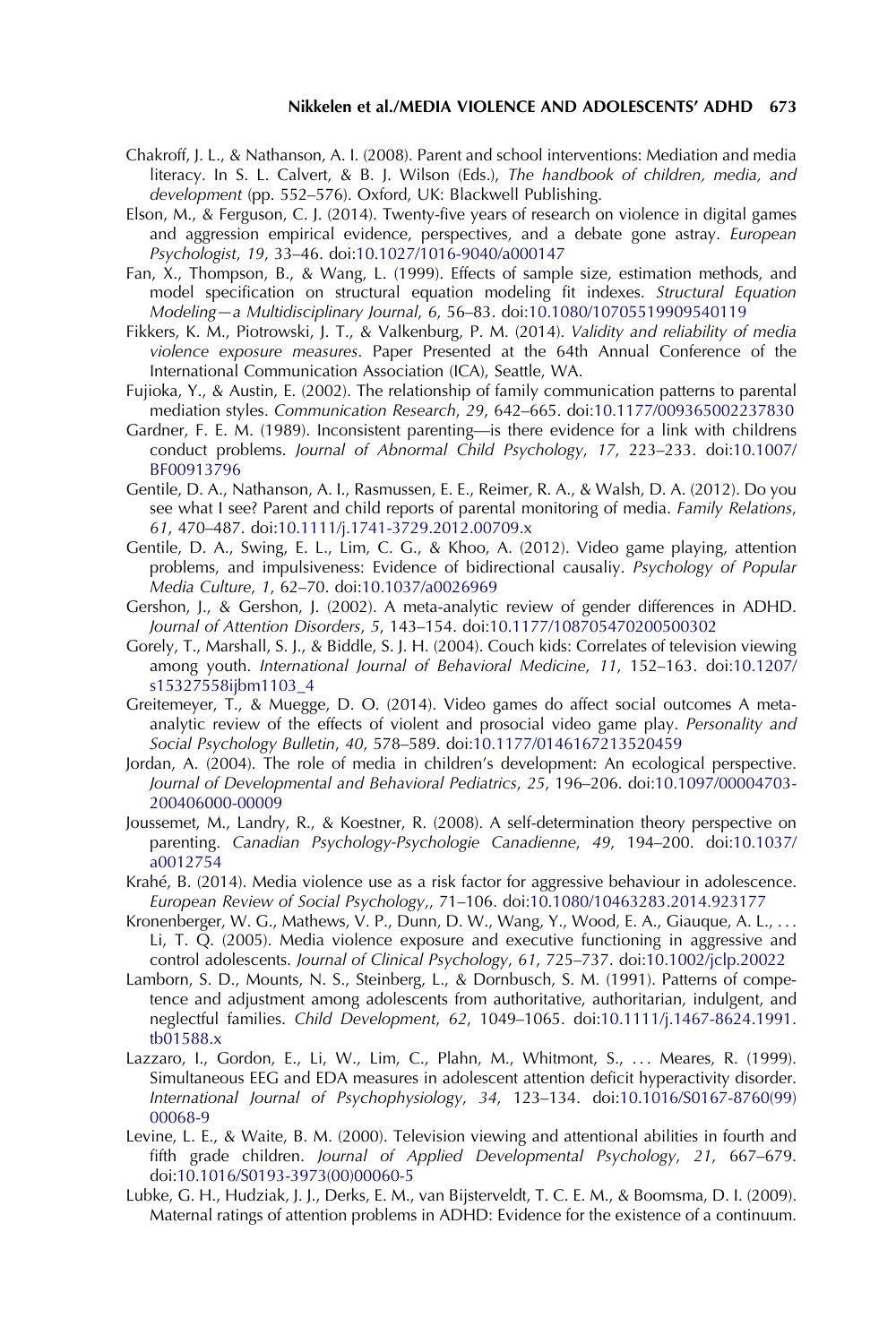<span id="page-18-0"></span>Journal of the American Academy of Child & Adolescent Psychiatry, 48, 1085–1093. doi[:10.1097/CHI.0b013e3181ba3dbb](http://dx.doi.org/10.1097/CHI.0b013e3181ba3dbb)

- Nathanson, A. I. (1999). Identifying and explaining the relationship between parental mediation and children's aggression. Communication Research, 26, 124–143. doi[:10.1177/](http://dx.doi.org/10.1177/009365099026002002) [009365099026002002](http://dx.doi.org/10.1177/009365099026002002)
- Nathanson, A. I. (2001a). Mediation of children's television viewing: Working toward conceptual clarity and common understanding. In W. B. Gudykunst (Ed.), Communication yearbook 25 (pp. 115–151). Mahwah, NJ: Lawrence Erlbaum Associates.
- Nathanson, A. I. (2001b). Parents versus peers—exploring the significance of peer mediation of antisocial television. Communication Research, 28, 251–274. doi:10.1177/ antisocial television. Communication [009365001028003001](http://dx.doi.org/10.1177/009365001028003001)
- Nathanson, A. I. (2002). The unintended effects of parental mediation of television on adolescents. Media Psychology, 4, 207–230. doi[:10.1207/S1532785XMEP0403\\_01](http://dx.doi.org/10.1207/S1532785XMEP0403%5F01)
- Nathanson, A. I. (2004). Factual and evaluative approaches to modifying children's responses to violent television. Journal of Communication, 54, 321–336. doi:[10.1111/j.1460-2466.2004.](http://dx.doi.org/10.1111/j.1460-2466.2004.tb02631.x) [tb02631.x](http://dx.doi.org/10.1111/j.1460-2466.2004.tb02631.x)
- Nathanson, A. I., & Cantor, J. (2000). Reducing the aggression-promoting effect of violent cartoons by increasing children's fictional involvement with the victim: A study of active mediation. Journal of Broadcasting & Electronic Media, 44, 125–142. doi[:10.1207/](http://dx.doi.org/10.1207/s15506878jobem4401%5F9) [s15506878jobem4401\\_9](http://dx.doi.org/10.1207/s15506878jobem4401%5F9)
- Nathanson, A. I., & Yang, M. S. (2003). The effects of mediation content and form on children's responses to violent television. Human Communication Research, 29, 111–134. doi[:10.1093/hcr/29.1.111](http://dx.doi.org/10.1093/hcr/29.1.111)
- Nigg, J. T. (2006). What causes ADHD? understanding what goes wrong and why. New York, NY: The Guilford Press.
- Nikkelen, S. W. C., Valkenburg, P. M., Huizinga, M., & Bushman, B. J. (2014). Media use and ADHD: Related behaviors in children and adolescents: A meta-analysis. Developmental Psychology, 50, 2228–2241. doi:[10.1037/a0037318](http://dx.doi.org/10.1037/a0037318)
- Nikken, P., Jansz, J., & Schouwstra, S. (2007). Parents' interest in videogame ratings and content descriptors in relation to game mediation. European Journal of Communication, 22, 315– 336. doi[:10.1177/0267323107079684](http://dx.doi.org/10.1177/0267323107079684)
- Olson, C. K., Kutner, L. A., Warner, D. E., Almerigi, J. B., Baer, L., Nicholi II, A. M., & Beresin, E. V. (2007). Factors correlated with violent video game use by adolescent boys and girls. Journal of Adolescent Health, 41, 77–83. doi:http://dx.doi.org/10.1016/j.jadohealth.2007.01.001
- Patterson, G. R. (1982). Coercive family process. Eugene, OR: Castalia.
- Polanczyk, G., de Lima, M. S., Horta, B. L., Biederman, J., & Rohde, L. A. (2007). The worldwide prevalence of ADHD: A systematic review and metaregression analysis. American Journal of Psychiatry, 164, 942–948. doi[:10.1176/appi.ajp.164.6.942](http://dx.doi.org/10.1176/appi.ajp.164.6.942)
- Rasmussen, E. E. (2014). Proactive vs. retroactive mediation: Effects of mediation's timing on children's reactions to popular cartoon violence. Human Communication Research, 40, 396–413. doi[:10.1111/hcre.12030](http://dx.doi.org/10.1111/hcre.12030)
- Rousseeuw, P. J., & Vanzomeren, B. C. (1990). Unmasking multivariate outliers and leverage points. Journal of the American Statistical Association, 85, 633–639. doi[:10.2307/2289995](http://dx.doi.org/10.2307/2289995)
- Scholte, E. M., & Van der Ploeg, J. D. (2010). ADHD-vragenlijst [ADHD questionnaire] (3rd revised ed.). Houten, The Netherlands: Bohn Stafleu van Loghum.
- Valkenburg, P. M., & Cantor, J. (2001). The development of a child into a consumer. Journal of Applied Developmental Psychology, 22, 61–72. doi[:10.1016/S0193-3973\(00\)00066-6](http://dx.doi.org/10.1016/S0193-3973(00)00066-6)
- Valkenburg, P. M., Krcmar, M., Peeters, A., & Marseille, N. M. (1999). Developing a scale to assess three styles of television mediation: "Instructive mediation," "restrictive mediation," and "social coviewing." Journal of Broadcasting & Electronic Media, 43, 52–66. doi[:10.1080/](http://dx.doi.org/10.1080/08838159909364474) [08838159909364474](http://dx.doi.org/10.1080/08838159909364474)
- Valkenburg, P. M., & Peter, J. (2013a). The differential susceptibility to media effects model. Journal of Communication, 63, 221–243. doi:[10.1111/jcom.12024](http://dx.doi.org/10.1111/jcom.12024)
- Valkenburg, P. M., & Peter, J. (2013b). Five challenges for the future of media-effects research. International Journal of Communication, 7, 197–215. doi:1932-8036/20070238